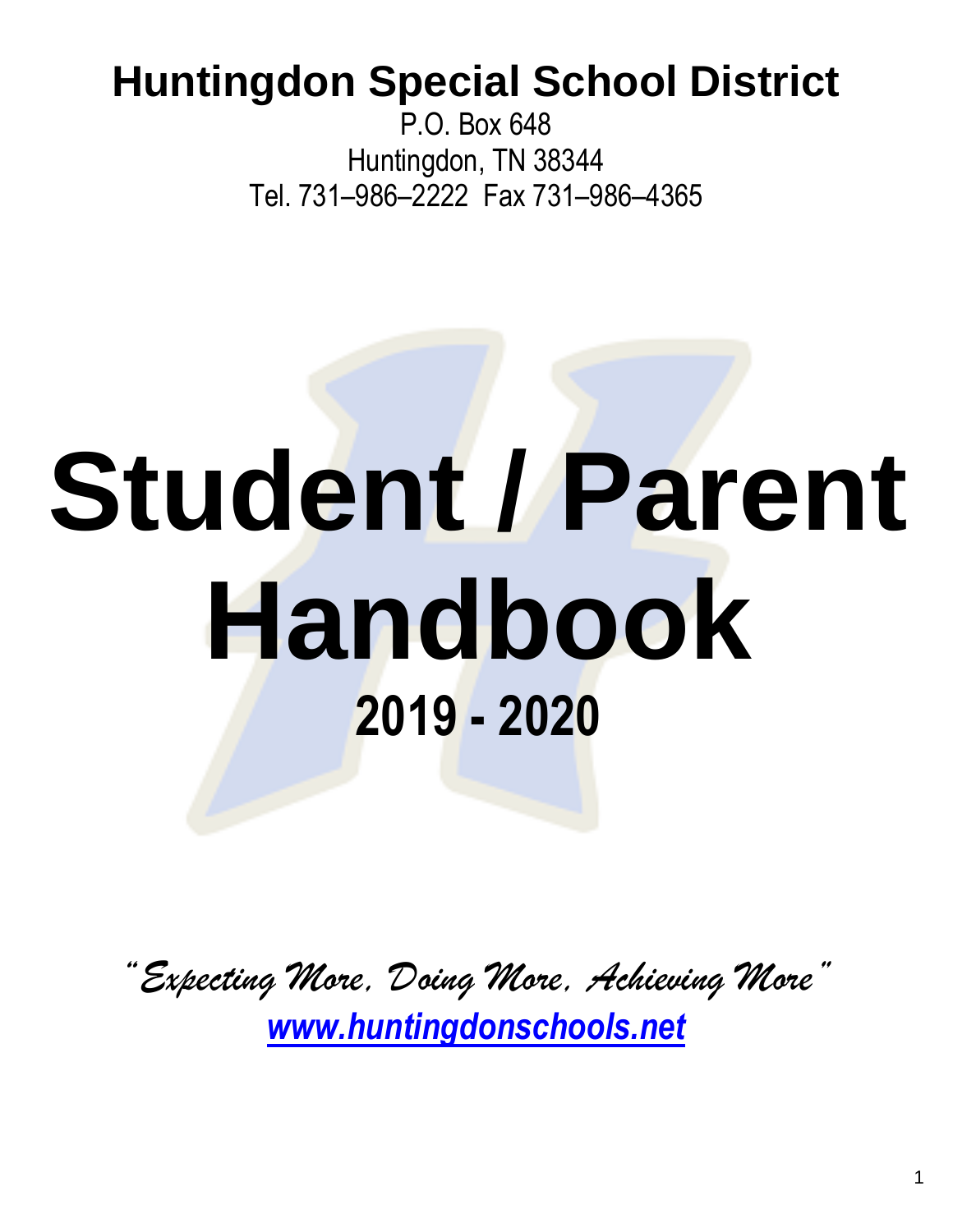#### **Table of Contents**

| <b>Table of Contents</b> |  |
|--------------------------|--|
|                          |  |
|                          |  |
|                          |  |
|                          |  |
|                          |  |
|                          |  |
|                          |  |
|                          |  |
|                          |  |
|                          |  |
|                          |  |
|                          |  |
|                          |  |
|                          |  |
|                          |  |
|                          |  |
|                          |  |
|                          |  |
|                          |  |
|                          |  |
|                          |  |
|                          |  |
|                          |  |
|                          |  |
|                          |  |
|                          |  |
|                          |  |
|                          |  |
|                          |  |
|                          |  |
|                          |  |
|                          |  |
|                          |  |
|                          |  |
|                          |  |
|                          |  |
|                          |  |
|                          |  |
|                          |  |
|                          |  |
|                          |  |
|                          |  |
|                          |  |
|                          |  |
|                          |  |
|                          |  |
|                          |  |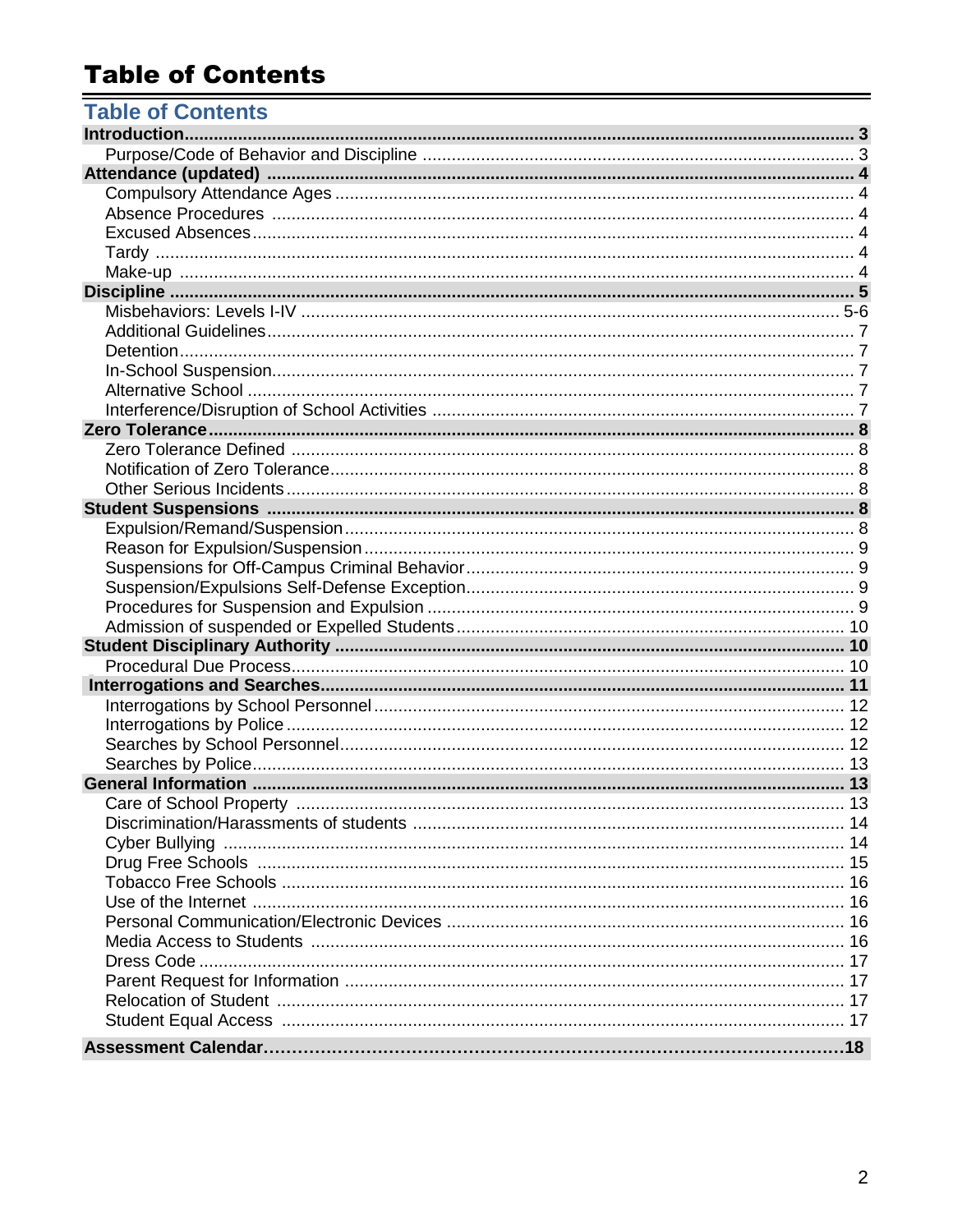The Student and Parent Handbook is designed to provide a concise outline of rights and responsibilities of students in the Huntingdon Special School District and of those people, including parents/guardians and the school personnel directly involved in the education process. The handbook does not address every possible offense, nor does it address every possible disciplinary action that could be taken by school personnel; instead, offenses and disciplinary actions are addressed in general categories. The handbook offers the administrator, teacher, parent, and student a guide to enable them to act in good faith and make just decisions about student conduct.

#### CODE OF BEHAVIOR AND DISCIPLINE

The director of schools shall be responsible for the overall implementation and supervision of the Board's Code of Behavior and Discipline and shall ensure that students at all schools are subject to a uniform and fair application of the Code.

The principal of each school shall be responsible for implementation and administration in his/her school and shall apply the Code uniformly and fairly to each student at the school without partiality and discrimination.

The Board delegates to the director of schools the responsibility of developing more specific codes of behavior and discipline that are appropriate for each level of school, namely, elementary, middle, junior high, and senior high. The development of each code shall involve principals and faculty members of each level of school and shall be consistent with the content of the Board's Code.

A copy of the Code shall be posted at each school and guidance counselors shall be supplied copies for discussion with students. The Code shall be referenced in all school handbooks. All teachers, administrative staff and parents shall be provided copies of the Code.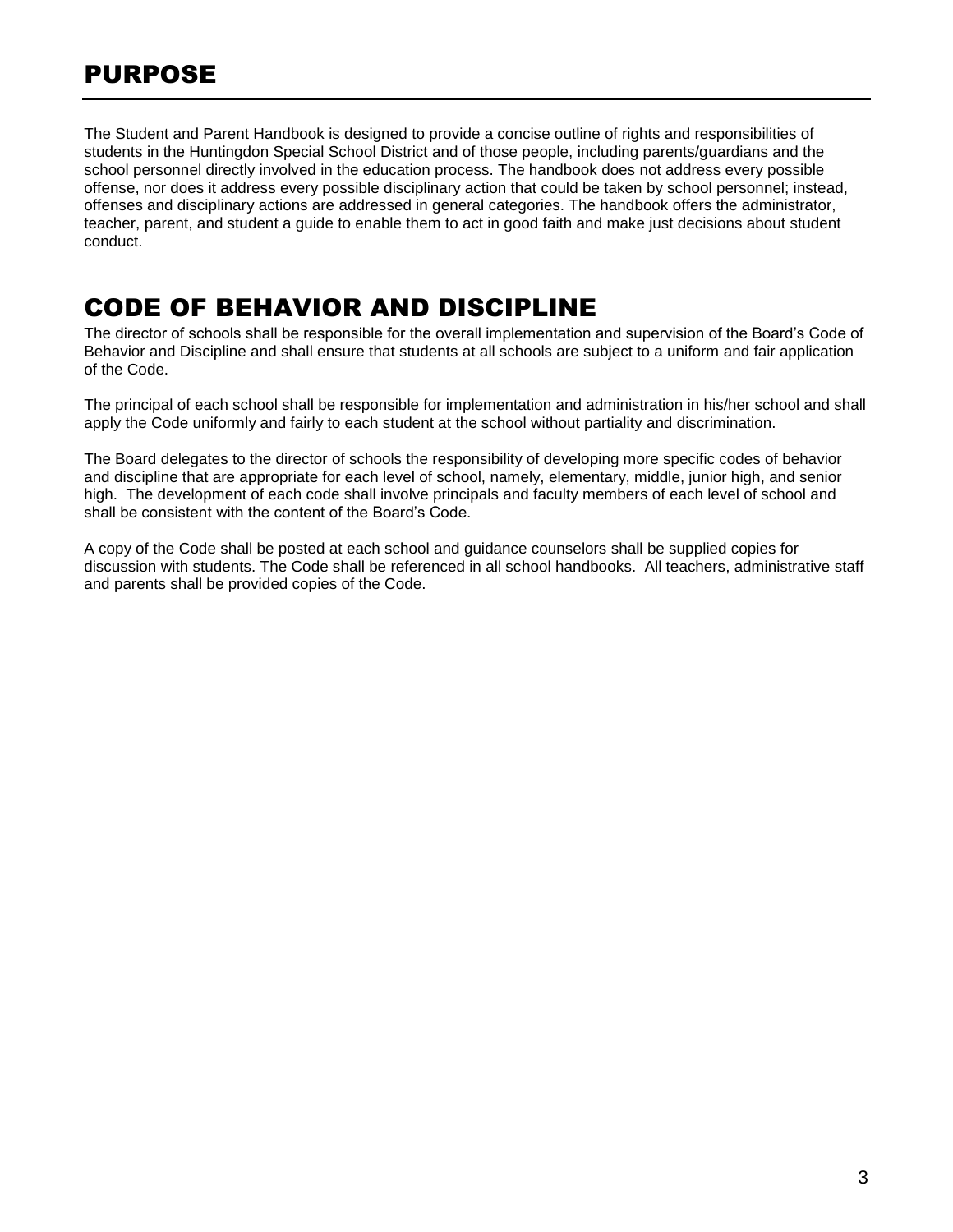## ATTENDANCE

**Compulsory Attendance Ages.** Children between the ages of six (6) and seventeen (17) years, must attend a public or private school. Any child residing within the state who is or will be five (5) years of age on or before August 31 for the 2013-2014 school year and on or before August 15 for all school years thereafter, who makes application for admission, shall be enrolled in school. No child shall be eligible to enter first grade without having attended an approved kindergarten program.

**Absence Procedures**. When a student must be absent from school, it is the responsibility of the parent/guardian to provide the proper documentation for the student to be excused when the student returns to school. Failure to provide proper documentation will result in the absence being unexcused. If a parent does not provide documentation within adequate time excusing those absences, or request an attendance hearing, then the Director of schools shall implement the progressive truancy intervention plan described in board policy 6.200 prior to referral to juvenile court. A doctor's note shall be required for any student in grades:

- K-5 after more than ten (10) absences have occurred.
- 6-12 after more than five (5) absences have occurred.
- K-12 after five (5) unexcused absences have occurred.

**Excused Absences**. Absences shall be classified as either excused or unexcused as determined by the principal or his/her designee. Excused absences shall include:

- 1. Personal illness or illness of immediate family member;
- 2. Death in the family;
- 3. Extreme weather conditions;
- 4. Religious observances;
- 5. Pregnancy;
- 6. School sponsored or school endorsed activities;
- 7. Summons, subpoena, or court order; or
- 8. Circumstances which in the judgment of the principal create emergencies over which the student has no control.

#### **Excused Absence for Participation in Non-School-Sponsored Extracurricular Activity**. A

school principal or designee may excuse a student from school attendance to participate in a non-schoolsponsored extracurricular activity, if the following conditions are met:

- 1) The student provides documentation to the school as proof of the student's participation in the nonschool-sponsored extracurricular activity; and
- 2) The student's parent, custodian, or other person with legal custody or control of the student, prior to the extracurricular activity, submits to the principal or the principal's designee a written request for the excused absence. The written request shall be submitted no later than seven (7) business days prior to the student's absence and shall include: the student's full name, grade, dates of the student's absence, reason for the student's absence; and the signature of the student and the student's parent, custodian, or other person with legal custody or control of the student.
- 3) The principal or principal's designee shall approve, in writing, the student's participation in the nonschool-sponsored extracurricular activity, limit the number and duration of non-school-sponsored extracurricular activities for which excused absences may be granted to a student during the school year and shall excuse no more than ten (10) absences each school year for students participating in nonschool-sponsored activities.

**Tardy**. A student who is not in his/her homeroom, classroom, or other assigned areas, when the tardy bell rings is considered tardy. Tardiness will be dealt with by each individual principal at each school. Requests for dismissals before the close of school must be presented in writing, in person, or by phone by the parents or guardians either to the principal or to some other designated person.

**Make-up.** Students having excused or unexcused absences shall be allowed to make up work. It is the student's and parents' responsibility to contact teachers concerning make-up work. Policy pertaining to make-up work shall be handled by each individual school principal and/or teacher.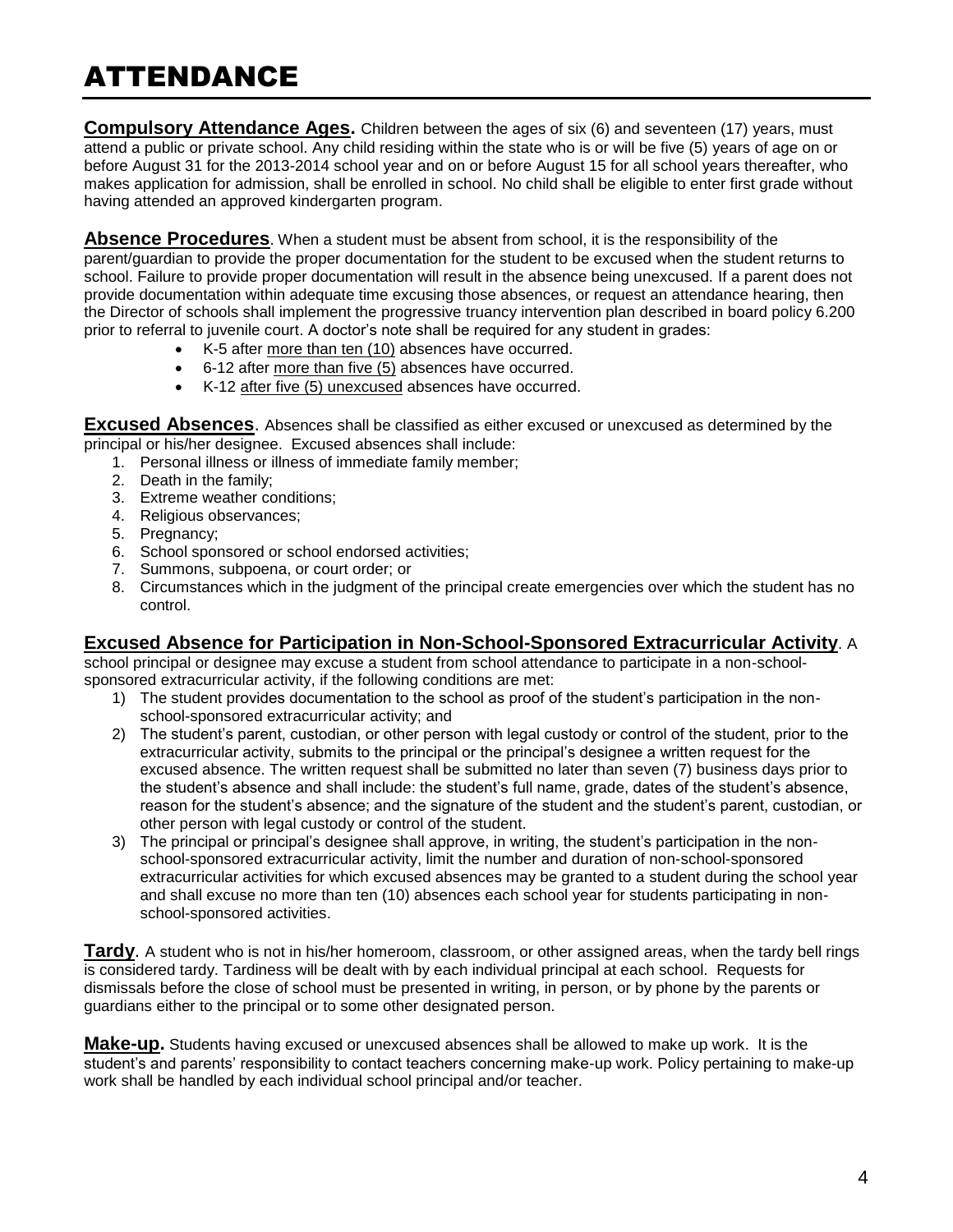## DISCIPLINE PROCEDURES

The following levels of misbehavior and disciplinary procedures and options are standards designed to protect all members of the educational community in the exercise of their rights and duties and to maintain a safe learning environment where orderly learning is possible and encouraged. These misbehaviors apply to student conduct on school buses, on school property, and while students are on school sponsored outings.

#### \* Zero tolerance offenses

#### **MISBEHAVIORS: LEVEL I**

This level includes minor misbehavior on the part of the student which impedes orderly classroom procedures or interferes with the orderly operation of the school but which can usually be handled by an individual staff member.

| <b>Examples (not an exclusive listing):</b>                                                                                                                                                                                                                                                                                                                                                                                                                                                                             | <b>Disciplinary Procedures:</b>                                                                                                                                                                                                                                                                                                                                                                            | <b>Disciplinary Options:</b>                                                                                                                                                                                                                                              |
|-------------------------------------------------------------------------------------------------------------------------------------------------------------------------------------------------------------------------------------------------------------------------------------------------------------------------------------------------------------------------------------------------------------------------------------------------------------------------------------------------------------------------|------------------------------------------------------------------------------------------------------------------------------------------------------------------------------------------------------------------------------------------------------------------------------------------------------------------------------------------------------------------------------------------------------------|---------------------------------------------------------------------------------------------------------------------------------------------------------------------------------------------------------------------------------------------------------------------------|
| • Classroom disturbances<br>• Classroom tardiness<br>• Cheating and lying<br>• Abusive language<br>• Non-defiant; failure to do assignments<br>or carry out directions<br>• Wearing, while on the grounds of a<br>public school during the regular school<br>day, clothing that exposes underwear or<br>body parts in an indecent manner that<br>disrupts the learning environment<br>• Victimization of any student<br>(Harassment (Sexual, Racial, Ethnic,<br>Religious), Bullying, Cyber-bullying,<br>and/or Hazing) | • Staff member intervenes immediately.<br>• Staff member determines what offense<br>was committed and its severity.<br>• Staff member determines who<br>committed the offense and if he/she<br>understands the nature of the offense.<br>• Staff member employs appropriate<br>disciplinary options.<br>• The record of the offense and<br>disciplinary action shall be maintained by<br>the staff member. | • Verbal reprimand<br>• Special Assignment<br>• Restricting activities<br>• Assigning work details<br>• Counseling<br>• Withdrawal of privileges<br>• Issuance of demerits<br>• Strict supervised study<br>• Detention<br>• Corporal punishment<br>• In-school suspension |

#### **MISBEHAVIORS: LEVEL II**

This level includes misbehavior whose frequency or seriousness tends to disrupt the learning climate of the school. These misbehaviors do not represent a direct threat to the health and safety of others but have educational consequences serious enough to require corrective action on the part of administrative personnel.

| <b>Examples (not an exclusive listing):</b>                                                                                                            | <b>Disciplinary Procedures:</b>                                                                                                                                                                                                                                                                                                                                                                                                                                                            | <b>Disciplinary Options:</b>                                                                                                                                                                                                                                                                                                                                                                                         |
|--------------------------------------------------------------------------------------------------------------------------------------------------------|--------------------------------------------------------------------------------------------------------------------------------------------------------------------------------------------------------------------------------------------------------------------------------------------------------------------------------------------------------------------------------------------------------------------------------------------------------------------------------------------|----------------------------------------------------------------------------------------------------------------------------------------------------------------------------------------------------------------------------------------------------------------------------------------------------------------------------------------------------------------------------------------------------------------------|
| • Continuation of unmodified Level I<br>behaviors<br>• School or class tardiness<br>• Using forged notes or excuses<br>• Disruptive classroom behavior | • The student is referred to the principal<br>for appropriate disciplinary action.<br>• The principal meets with the student<br>and teacher.<br>• The principal hears the accusation<br>made by the teacher and allows the<br>student the opportunity to explain<br>his/her conduct.<br>• The principal takes appropriate<br>disciplinary action and notifies the<br>teacher of the action.<br>• The record of offense and disciplinary<br>action shall be maintained by the<br>principal. | • Teacher/schedule change<br>• Modified probation<br>• Behavior modification<br>• Social probation<br>• Peer counseling<br>• Referral to outside agency<br>• In-school suspension<br>• Alternative School<br>$\bullet$ Transfer<br>• Detention<br>• Suspension from school-sponsored<br>activities or from riding school bus<br>• Corporal punishment<br>• Out-of-school suspension not to exceed<br>ten $(10)$ days |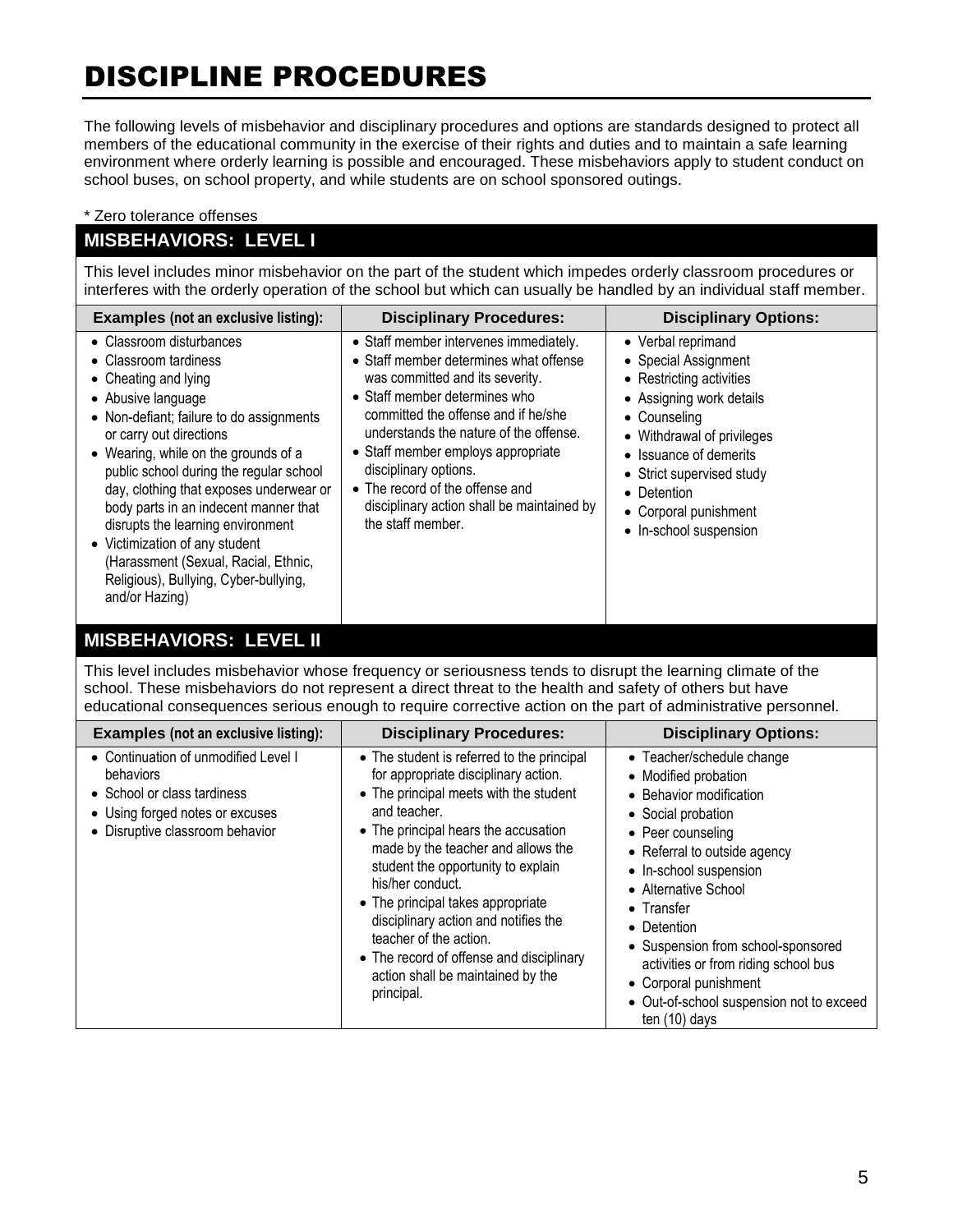#### **MISBEHAVIORS: LEVEL III**

This level includes acts directly against persons or property but whose consequences do not seriously endanger the health or safety of others in the school.

| <b>Examples (not an exclusive listing):</b>                                                                                                                                                                                                                                                                                                                                                                            | <b>Disciplinary Procedures:</b>                                                                                                                                                                                                                                                                                                                                                                                                                                                                                                                                                                                                                                                                                                                                                                           | <b>Disciplinary Options:</b>                                                                                                                                                                                                                        |
|------------------------------------------------------------------------------------------------------------------------------------------------------------------------------------------------------------------------------------------------------------------------------------------------------------------------------------------------------------------------------------------------------------------------|-----------------------------------------------------------------------------------------------------------------------------------------------------------------------------------------------------------------------------------------------------------------------------------------------------------------------------------------------------------------------------------------------------------------------------------------------------------------------------------------------------------------------------------------------------------------------------------------------------------------------------------------------------------------------------------------------------------------------------------------------------------------------------------------------------------|-----------------------------------------------------------------------------------------------------------------------------------------------------------------------------------------------------------------------------------------------------|
| • Continuation of unmodified Level I and II<br>behaviors<br>$\bullet$ Fighting<br>• Vandalism (minor)<br>• Use, possession, sale, distribution,<br>and/or being under the influence of<br>tobacco, drugs, drug paraphernalia,<br>and/or alcohol<br>• Stealing<br>• Threats to others<br>• Victimization of any student (Harassment<br>(Sexual, Racial, Ethnic, Religious),<br>Bullying, Cyber-bullying, and/or Hazing) | • The student is referred to the principal for<br>appropriate disciplinary action.<br>• The principal meets with the student and<br>teacher.<br>• The principal hears the accusation and<br>allows the student the opportunity to<br>explain his/her conduct.<br>• The principal takes appropriate<br>disciplinary action.<br>• The principal may refer incident to the<br>Director of Schools and make<br>recommendations for consequences.<br>• If the student's program is to be changed,<br>adequate notice shall be given to the<br>student and his/her parent(s)/guardian(s)<br>of the charges against him, his/her right<br>to appear at a hearing, and his/her right<br>to be represented by a person of his/her<br>choosing.<br>• Any change in school assignment is<br>appealable to the Board. | • In-school suspension<br>• Detention<br>• Corporal punishment<br>• Restitution from loss, damage, or stolen<br>property<br>• Out-of-school suspension not to exceed<br>ten $(10)$ days<br>• Social adjustment classes<br>• Transfer<br>• Expulsion |

#### **MISBEHAVIORS: LEVEL IV**

This level of misbehavior includes acts which result in violence to another's person or property or which pose a threat to the safety of others in the school. These acts are so serious that they usually require administrative actions which result in the immediate removal of the student from the school, the intervention of law enforcement authorities, and/or action by the Board. If a student's action poses a threat to the safety of others in the school, a teacher, principal, school employee, or school bus driver may use reasonable force when necessary to prevent bodily harm or death to another person.

| <b>Examples (not an exclusive listing):</b>                                                                                                                                                                                                                                                                                                                                                                                                                                                                                                                                                                                                                                                                                                                                                                                                                                                    | <b>Disciplinary Procedures:</b>                                                                                                                                                                                                                                                                                                                                                                                                                                                                                                                                 | <b>Disciplinary Options:</b>                                                                                          |
|------------------------------------------------------------------------------------------------------------------------------------------------------------------------------------------------------------------------------------------------------------------------------------------------------------------------------------------------------------------------------------------------------------------------------------------------------------------------------------------------------------------------------------------------------------------------------------------------------------------------------------------------------------------------------------------------------------------------------------------------------------------------------------------------------------------------------------------------------------------------------------------------|-----------------------------------------------------------------------------------------------------------------------------------------------------------------------------------------------------------------------------------------------------------------------------------------------------------------------------------------------------------------------------------------------------------------------------------------------------------------------------------------------------------------------------------------------------------------|-----------------------------------------------------------------------------------------------------------------------|
| • Continuation of unmodified Level I, II,<br>and III behaviors<br>• Death threat (hit list)<br>$\bullet$ Extortion<br>• Bomb threat<br>• Possession/use/transfer of dangerous<br>weapons*<br>• Assault that results in bodily injury upon<br>any teacher, principal, administrator, any<br>other employee of the school, or a school<br>resource officer*<br>• Aggravated assault*<br>$\bullet$ Vandalism<br>• Theft/possession/sale of stolen property<br>$\bullet$ Arson<br>• Possession of unauthorized substances<br>(i.e. any controlled substance, controlled<br>substance analogue, or legend drug)*<br>• Use/transfer of unauthorized substances<br>• Victimization of any student (Harassment<br>(Sexual, Racial, Ethnic, Religious),<br>Bullying, Cyber-bullying, and/or Hazing)<br>• Electronic threat to cause bodily injury or<br>death to another student or school<br>employee* | • The principal confers with appropriate<br>staff members and with the student.<br>• The principal hears the accusations and<br>allows the student the opportunity to<br>explain his/her conduct.<br>• The parent(s)/guardian(s) are notified.<br>• Law enforcement officials are<br>contacted.<br>• The incident is reported, and<br>recommendations are made to the<br>Director of Schools.<br>• Complete and accurate reports are<br>submitted to the Director of Schools.<br>• The student is given a hearing before<br>the disciplinary hearing authority. | Expulsion<br>Alternative schools<br>Other hearing authority or Board action<br>which results in appropriate placement |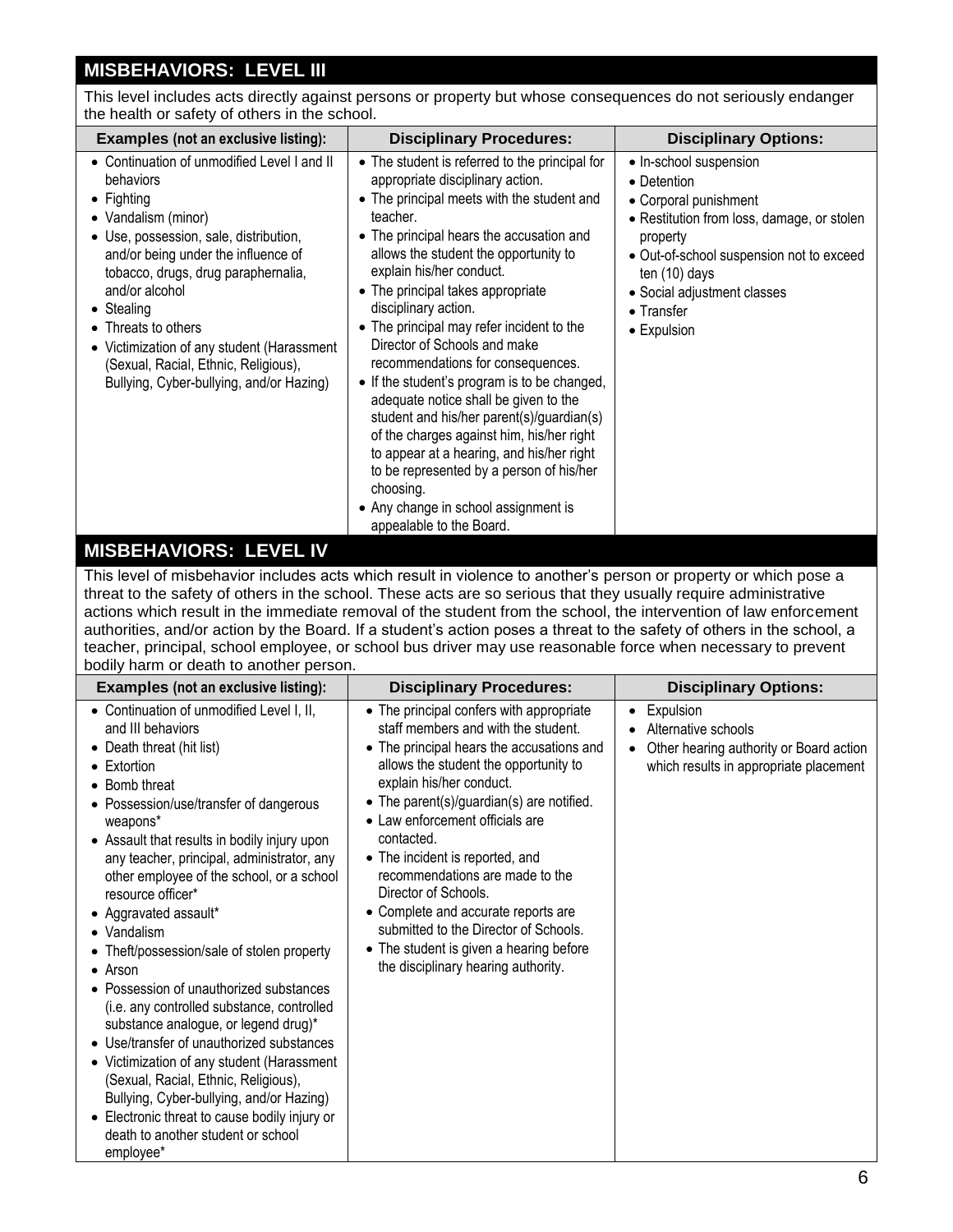#### **Additional Guidelines:**

- 1. A student shall not be suspended solely because charges are pending against him/her in juvenile or other court.
- 2. A principal shall not impose successive short term suspensions that cumulatively exceed ten (10) days for the same offense.
- 3. A teacher or other school official shall not reduce or authorize the reduction of a student's grade because of discipline problems except in deportment or citizenship.
- 4. A student shall not be denied the passing of a course or grade promotion solely on the basis of absences except as provided by board policy.
- 5. A student shall not be denied the passing of a course or grade promotion solely on the basis of failure to: a. pay an activity fee;
	- b. pay a library or other school fine; or
	- c. make restitution for lost or damaged school property
- 6. HAZING/BULLYING BY STUDENTS ACTING ALONE OR WITH OTHERS IS STRICTLY PROHIBITED.

**Detention**. Students may be detained before or after the school day as a means of disciplinary action. The following guidelines shall be followed:

- 1) The student will be given at least one (1) day of notice before detention;
- 2) Students in detention will be under the supervision of certified staff members;
- 3) Detention will not exceed two (2) hours after the official closing of the school day but may be administered several days in succession;
- 4) Teachers must have the approval of the principal before detaining a student; and
- 5) If a student, with his parents' (or guardians') support, fails to meet the detention measures, the principal may at his/her discretion suspend said student from school. The student, after being suspended, will not be subject to detention. As a result the procedure for handling grievances shall be initiated.

**In-School Suspension.** Students placed in in-school suspension in excess of one (1) day from classes shall attend either special classes attended only by students guilty of misconduct or be placed in an isolated area appropriate for study; and personnel responsible for in-school suspension will see that each student is supervised at all times and has textbooks and classroom assignments from his/her regular teachers. Students placed in inschool suspension shall be required to complete academic assignments and shall receive credit for work completed.

**Alternative School**. An alternative school program shall be available for students in grades 7-12 who have been suspended or expelled from regular school programs. Attendance in alternative school programs shall be mandatory and students attending an alternative school located other than at their home school shall provide their own transportation.

The student shall be subject to all rules of the school and violations of such rules may result in the student's removal from the school for the duration of the original intended suspension or expulsion. Students assigned to an alternative school may not participate in or attend any school sponsored activities such as sporting events (home or away), before or after-school club activities, extracurricular activities, etc.

Students found to be eligible for special education services in related circumstances shall be placed and served in accordance with the law and rules relating to special education.

Discipline of students with disabilities will follow the requirements of the Individuals with Disabilities Education Act.

**Interference/Disruptions of School Activities.** The staff is authorized to take reasonable measures to establish appropriate school behavior. Any professional employee shall have the authority to control the conduct of any student while under the supervision of the school system. This authority shall extend to all activities of the school, including all games and public performances of athletic teams and other school groups, trips, excursions, and all other activities under school sponsorship and direction.

A teacher, principal, school employee or school bus driver, in exercising the person's lawful authority, may use reasonable force when necessary under the circumstances to correct or restrain a student or prevent bodily harm or death to another person in accordance with TCA §49-6-4107.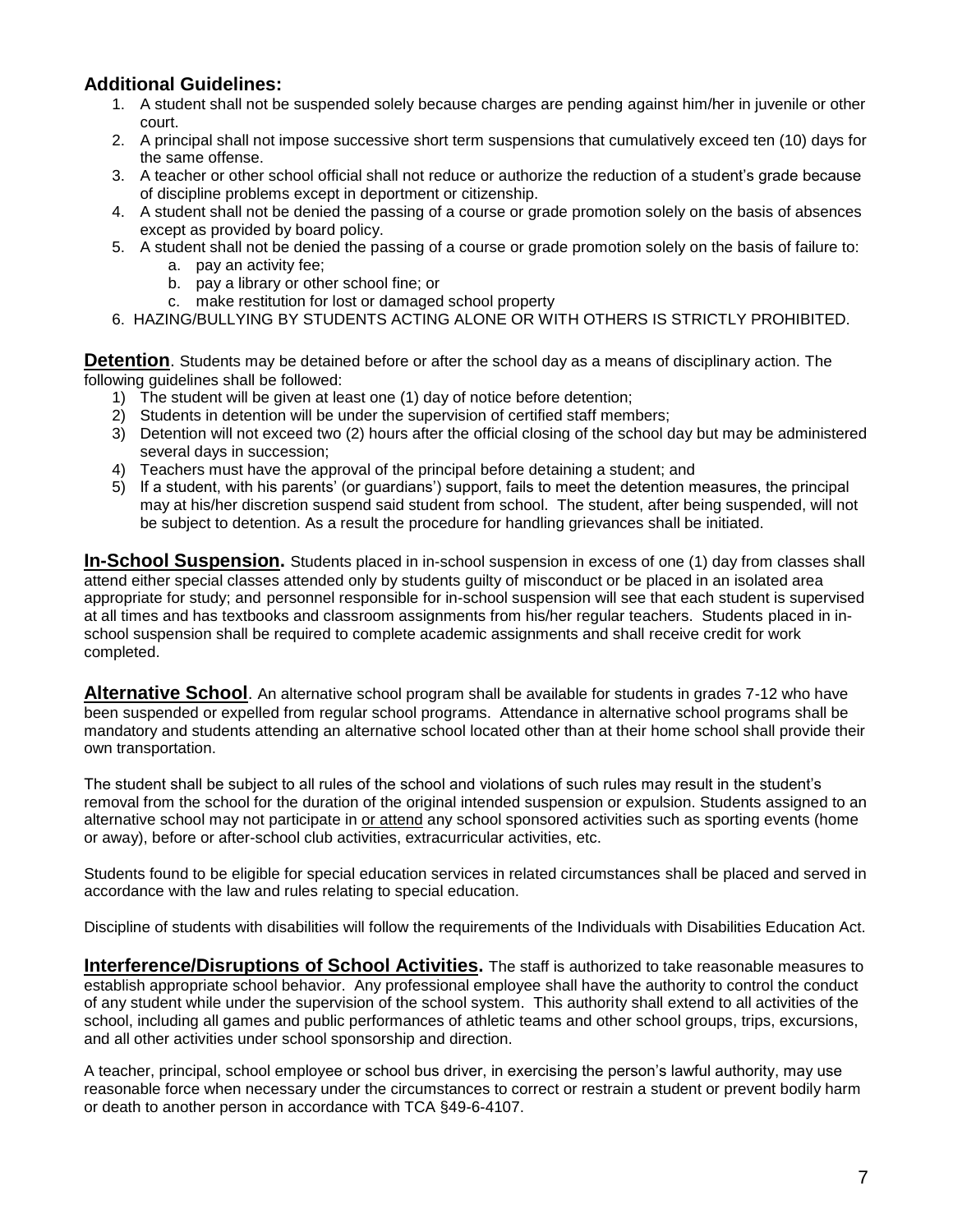A student shall not use violence, force, coercion, threat, intimidation, fear, passive resistance, or any other conduct which causes the disruption, interference, or obstruction of any school purpose while on school property, in school vehicles or buses, or at any school-sponsored activity, function, or event, whether on or off campus. Neither shall he/she urge other students to engage in such conduct.

A student found guilty of misbehavior may receive punishment ranging from verbal reprimand to suspension and/or expulsion dependent on the severity of the offense and the offender's prior record.

## ZERO TOLERANCE

**Zero Tolerance Defined**. According to TCA §49-6-3401(g)(5)(B) – the term <u>"Zero Tolerance"</u> is defined as an offense committed by a student requiring the student to be expelled from school for at least one (1) calendar year that can only be modified on a case-by-case basis by the director of schools.

**Zero Tolerance Offenses Defined**. TCA §49-6-4002(e) defines the following offenses as zero tolerance offenses:

- 1) Unauthorized possession on school property of a firearm (includes extra-curricular events, sporting events, etc.) as defined in 18 U.S.C. §921.
- 2) Aggravated assault as defined in TCA §39-13-102 upon any teacher, principal, administrator, any other employee of an LEA, or a school resource officer. Aggravated assault is defined as intentionally or knowingly commits an assault as defined in § 39-13-101, and the assault:
	- a. Results in serious bodily injury to another;
	- b. Results in the death of another;
	- c. Involved the use or display of a deadly weapon; or
	- d. Involved strangulation or attempted strangulation.
- 3) Assault that results in bodily injury as defined in §39-17-101(a)(1) upon any teacher, principal, administrator, any other employee of an LEA, or a school resource officer. Assault is defined as:
	- a. Intentionally, knowingly or recklessly causes bodily injury to another;
	- b. Intentionally or knowingly causes another to reasonably fear imminent bodily injury; or
	- c. Intentionally or knowingly causes physical contact with another and a reasonable person would regard the contact as extremely offensive or provocative.
- 4) Unlawful possession of any drug, including any controlled substance, as defined in §§39-17-402 39-17- 415, controlled substance analogue, as defined by §39-17-454, or legend drug, as defined by §53-10-101 on school grounds or at a school-sponsored event.

**Notification of Zero Tolerance Offense**. When it is determined that a student has violated this policy, the principal of the school shall notify the student's parent or guardian and the criminal justice or juvenile delinquency system as required by law

**Other Serious Incidents**. According to TCA §49-6-4216, other serious incidents other than zero tolerance offenses may occur that require certain, swift, and reasoned punishment. Reasoned punishment may include a spectrum of disciplinary measures designed to correct student misbehavior and promote student respect and codes of conduct and board policies. These serious incidents include, but are not limited to:

- 1) Being under the influence of a drug;
- 2) Threatening to assault a teacher, student, or other person; or
- 3) A student who transmits by an electronic device any communication containing a credible threat to cause bodily injury or death to another student or school employee and the transmission of such threat creates actual disruptive activity at the school that requires administrative intervention.

## STUDENT SUSPENSIONS

**Expulsion/Remand/Suspension Defined**. For recording student absences from school because of disciplinary actions, the following definitions apply:

- **Expulsion:** Removal from attendance for more than ten (10) consecutive days or more than fifteen (15) days in a month of school attendance. Multiple suspensions that occur consecutively shall constitute expulsion.
- *Remand:* Assignment to an alternative school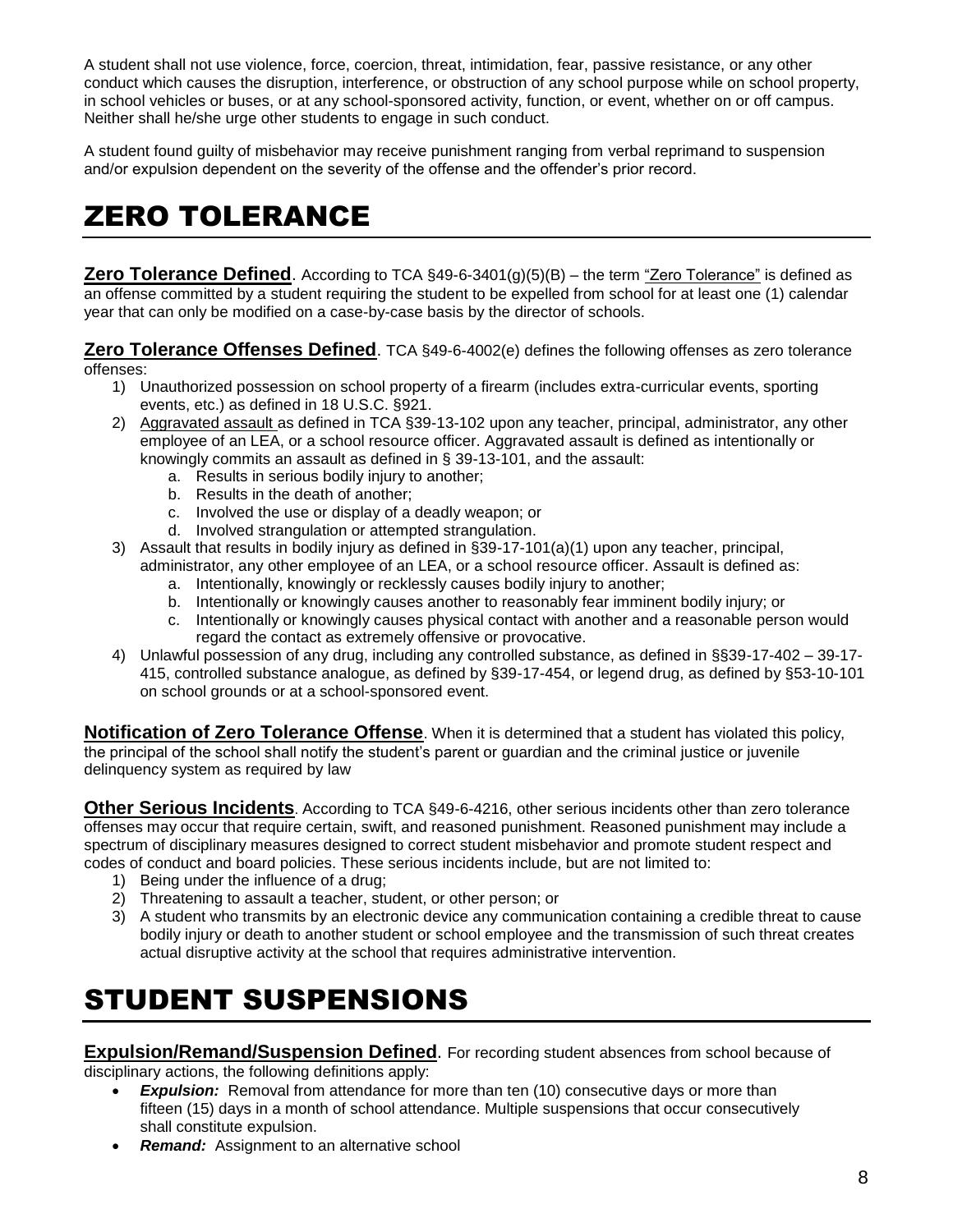**Suspension:** Dismissed from attendance at school for any reason not more than ten (10) consecutive days. Multiple suspensions shall not run consecutively nor shall multiple suspensions be applied to avoid expulsion from school.

**Reasons for Expulsion/Suspension**. Any principal, principal-teacher, or assistant principal (herein called principal) may suspend/expel any student from attendance at school or any school-related activity on or off campus or from attendance at a specific class or classes, or from riding a school bus, without suspending such student from attendance at school (in-school suspension), for good and sufficient reasons including, but not limited to:

- 1) Willful and persistent violation of the rules of the school;
- 2) Immoral or disreputable conduct, including vulgar or profane language;
- 3) Violence or threatened violence against the person of any personnel attending or assigned to any school; 4) Assault and/or Aggravated Assault of a teacher, principal, administrator, school district employee, and/or
- school resource officer (SRO) (Automatic One-Year Suspension.
- 5) Willful or malicious damage to real or personal property of the school, or the property of any person attending or assigned to the school;
- 6) Inciting, advising or counseling of others to engage in any of the acts herein enumerated;
- 7) Possession of a pistol, gun or firearm on school property (Automatic One-Year Suspension;
- 8) Possession of a knife, etc., as defined in TCA §39-17-1309(b)(1) Carrying Weapons on School Property;
- 9) Assaulting a principal or teacher with vulgar, obscene or threatening language;
- 10) Unlawful use or possession of barbital or legend drugs as defined in TCA §53-10-101 "Legend Drugs defined" (Automatic One-Year Suspension);
- 11) Engaging in behavior which disrupts a class or school-sponsored activity;
- 12) Off-campus criminal behavior resulting in felony charges; when behavior poses a danger to persons or property or disrupts the educational process (Please See Below)\*
- 13) Any other conduct prejudicial to good order or discipline in any school.

**Suspension of Students Based on Off-Campus Criminal Behavior**. As provided in TCA §49-6- 3401(a)(14) off campus criminal behavior that results in the student being legally charged with an offense that would be classified as a felony if the student was charged as an adult or adjudicated delinquent for an offense that would be classified as a felony if the student was an adult, or if the student was convicted of a felony, and the student's continued presence in school poses a danger to persons or property or disrupts the educational process. Apart from any other law to the contrary, the principal of the school in which the student is enrolled and the director of schools shall determine the appropriate educational assignment for the student released for admission

#### **Suspension/Expulsion of Students Expanded – Self Defense Exception**. If a student is determined, via a fair and thorough investigation made by the principal or the principal's appointed representative, to have acted in self-defense under a reasonable belief that the student, or another to whom the student was coming to the defense of, may have been facing the threat of imminent danger of death or serious bodily injury, which the student honestly believed to be real at the time, then, at the principal's recommendation, the student may not face disciplinary action.

#### **Procedures for Suspension and Expulsion**

- 1) Unless the student's continued presence in the school, class, or school-related activity presents any immediate danger to the student or other persons or property, no principal shall suspend/expel any student until that student has been advised of the nature of his/her misconduct, questioned about it, and allowed to give an explanation.
- 2) Upon suspension/expulsion of any student (in-school suspension in excess of one {1} day), the principal shall make an immediate attempt to contact the parent or guardian to inform them of the suspension/expulsion. The student shall not be sent home before the end of the school day unless the parent or guardian has been contacted.
- 3) The principal shall notify the parent or guardian and the director of schools or his/her designee in writing of the suspension/expulsion/remand and the cause for it; and a request for a meeting with the parent or guardian, student and principal, to be held as soon as possible, but no later than five (5) days following the suspension/expulsion.
- 4) Immediately following the scheduled meeting, whether or not attended by the parent/guardian or student, the principal shall determine the length of the suspension/expulsion and set conditions for readmission. If the principal determines the length of the suspension to be between six (6) and the maximum of ten (10)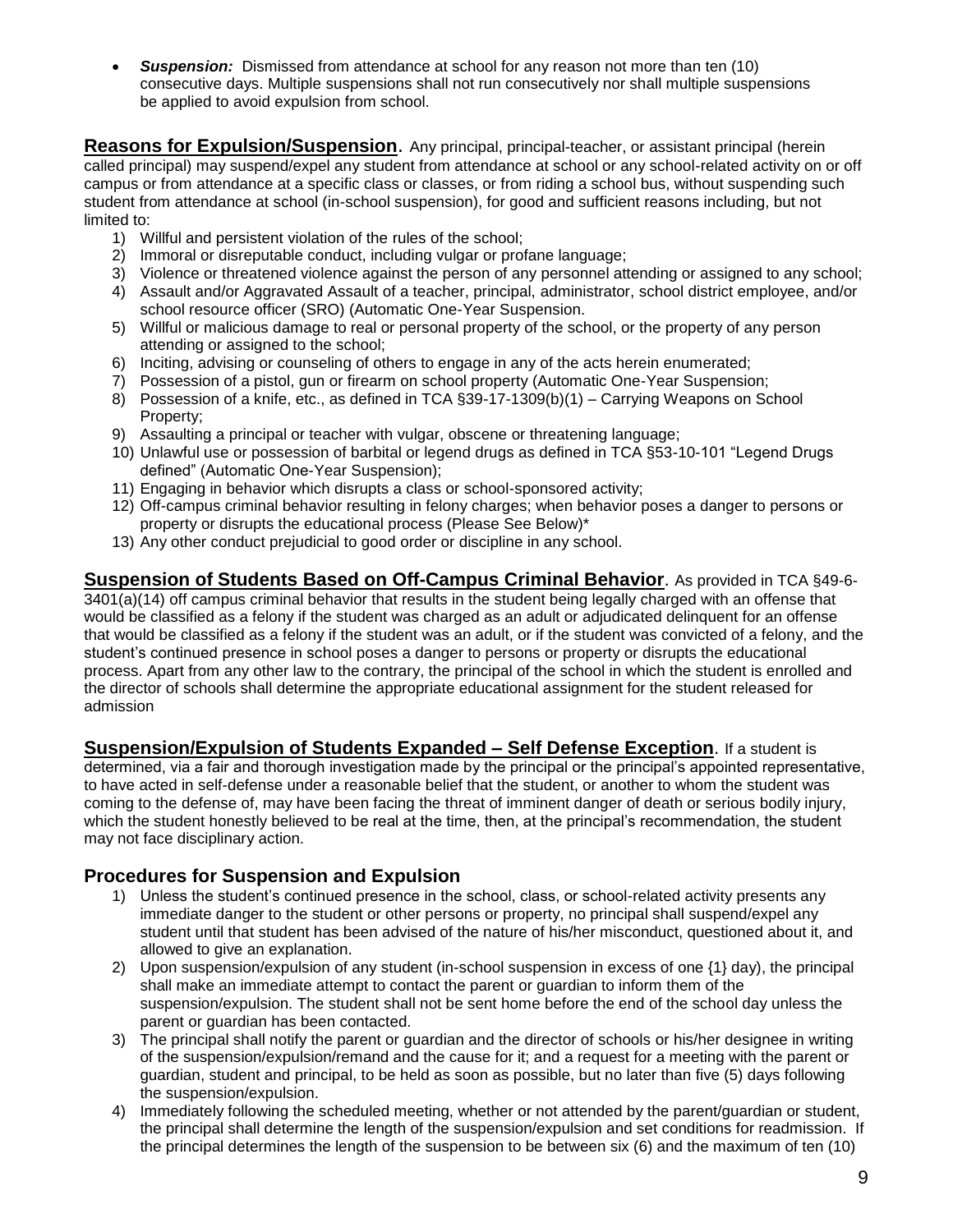days, he/she may suspend/expel/remand the student unconditionally for a specified period of time or upon such terms and conditions as are deemed reasonable.

- 5) If at the time of the suspension the principal determines that an offense has been committed that, in the judgment of the principal would justify a suspension/expulsion for more than ten (10) days, he/she may suspend/expel/remand the student unconditionally for a specified period of time or upon such terms and conditions as are deemed reasonable.
- 6) The principal shall immediately give written or actual notice to the parent or guardian and the student of the right to appeal the decision to suspend/expel/remand for more than ten (10) days. All appeals must be filed, orally or in writing, within five (5) days after receipt of the notice and may be filed by the parent or guardian, the student or any person holding a teaching license who is employed by the school system if requested by the student.
- 7) The appeal from this decision shall be to a disciplinary hearing authority appointed by the Board.
- 8) If the suspension/expulsion occurs during the last ten (10) days of any term or semester, the student shall be permitted to take such final examinations or submit such required work as necessary to complete the course of instruction for that semester, subject to conditions prescribed by the principal.

**Admission of Suspended or Expelled Students**. The Board may deny admission of any student (except those in state custody\*) who has been expelled or suspended from another school system in Tennessee or other state even though the student has established residency in the system in which she/he seeks enrollment.

After a request for enrollment is made, the director of schools shall investigate the facts surrounding the suspension/expulsion from the former school system and make a recommendation to the Board to approve or deny the request.

The Board shall not deny enrollment beyond the length of imposed suspension/expulsion.

If the action of the Board is to deny admission, the director of schools shall, on behalf of the Board of Education, notify the Commissioner of Education of the decision.

Any school system that accepts enrollment of a student from another school system may dismiss the student if it is determined subsequent to the enrollment that the student has been suspended or expelled from the former school system.

\*This does not apply to a student who has been expelled for one of the mandatory one-year zero-tolerance offenses.

## STUDENT DISCIPLINARY AUTHORITY

**Procedural Due Process**. Before school authorities administer disciplinary measures, reasonable inquiry shall be made to determine the truth of what happened. The nature of this inquiry will vary in degree with the seriousness of the offense and the consequence attached thereto.

For minor offenses where corrective measures are taken by the classroom teacher, no formal procedure is required. An inquiry into the incident to ensure that the offender is accurately identified, that he/she understands the nature of the offense, and that he/she knew the consequences of the offense for which he/she is accused.

In case of severe offenses where there is a possibility of suspension, the student shall be advised of the nature of his/her misconduct, questioned about it, and allowed to give an explanation.

If the principal determines that the offense is of such nature that the student's continued presence would be detrimental to the school or persons within the school, and if the suspension/expulsion is for more than ten (10) days, he/she shall refer the case to the disciplinary hearing authority.

**Student Disciplinary Hearing Authority**. The Board shall establish a Disciplinary Hearing Authority (DHA) to conduct hearings for students who have been suspended for **more than ten (10) days**. A student disciplinary hearing **is not mandatory**, however before any further due process steps can occur a DHA **MUST** be convened. The DHA shall consist of the DHA chairperson (the district attendance supervisor) and a minimum of three (3) voting members. The voting members of the DHA will include the district's three building principals and/or assistant principals (when appropriate), and/or the district's three guidance counselors (when appropriate).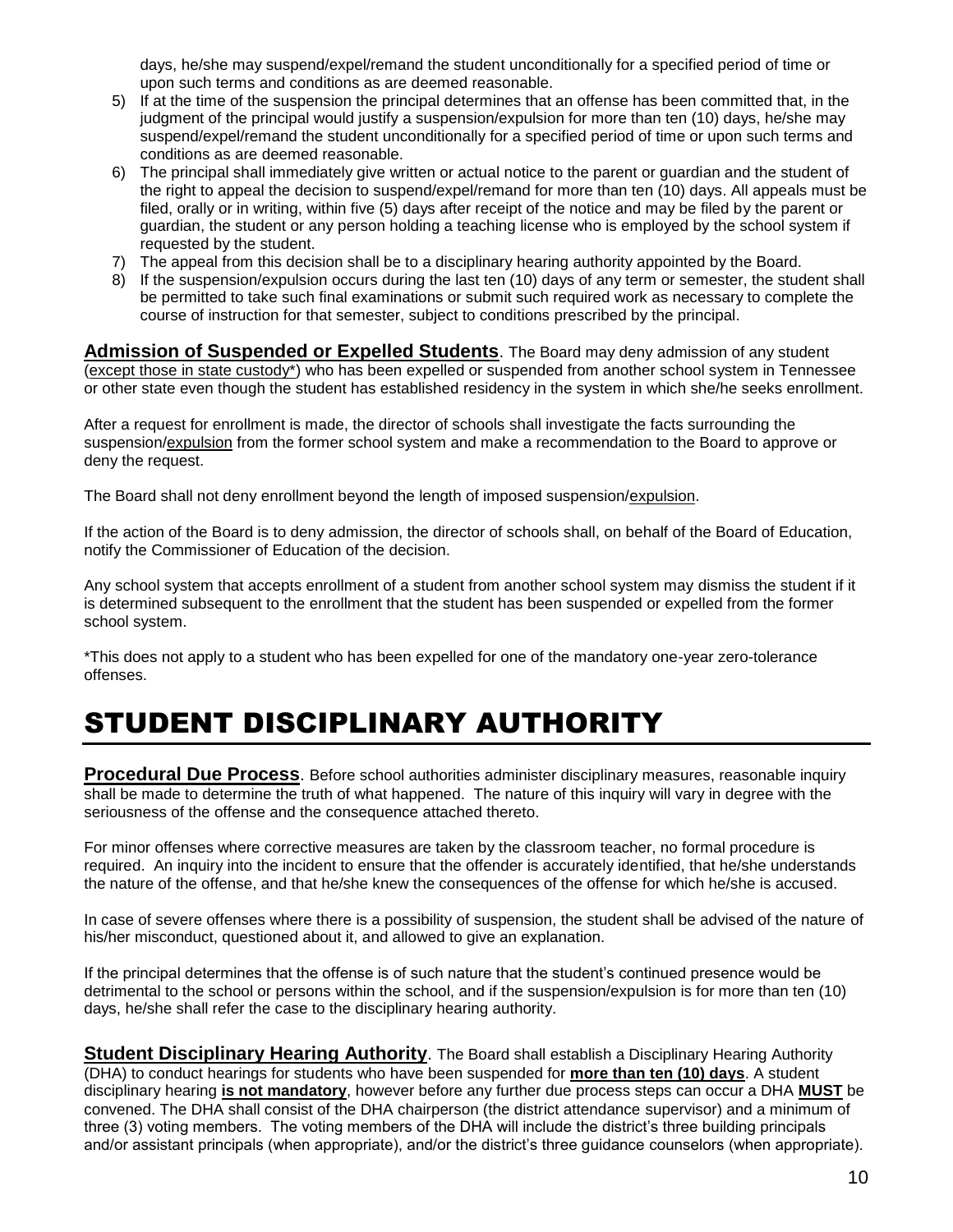In cases where it is impracticable to use any of the personnel mentioned, other system personnel may be used. However, at least one member of the DHA must be a certified, licensed employee of the Board.

The director of schools shall appoint a chairperson (normally the district attendance supervisor) of the DHA as well as a minimum of three (3) other persons, one of whom must be a certified, licensed employee of the Board. The chairperson shall perform the following duties.

- 1) Identify the members of the DHA assigned to hear each individual case;
- 2) Prepare and disseminate the minutes of each meeting;
- 3) Set the time, place and date for each hearing;
- 4) Notify appropriate persons of each meeting within forty-eight (48) hours of receiving notification of the suspension/expulsion; and
- 5) Sign and maintain a copy of minutes of the meeting.

Each hearing shall be conducted by at least three (3) members of the DHA, one of which must be a certified, licensed employee of the Board**.** The hearing must be held, a decision must be rendered, and notification of the decision must be provided to the parents and/or student and the principal no later than ten (10) days after the beginning of the suspension/expulsion. Notification of the decision shall include a statement of the right of either party within five (5) days after receiving the decision to request a review by the director of schools and/or Board. The decision of the DHA will be in writing and will be mailed, Certified, Return Receipt Requested. The DHA may take the following disciplinary actions:

- 1) Affirm the decision of the school principal;
- 2) Order removal of the suspension/expulsion unconditionally;
- 3) Order removal of the suspension/expulsion upon such terms and conditions as it deems reasonable;
- 4) Remand the student to an alternative placement; or
- 5) Suspend/Expel/Remand the student for a specified period of time.\*

If a review of the hearing is requested by either the student or principal, the board shall either review the record or grant a second hearing. If the board chooses to review the record, it shall:

- 1) Affirm the decision of the hearing authority; or
- 2) Modify the decision to a lesser penalty\*; or
- 3) Grant a hearing before the Board.

If the Board chooses to grant a hearing, it may:

- 1) Affirm the decision of the hearing authority; or
- 2) Modify the decision in any manner\*; or
- 3) Impose a more severe penalty than that of the hearing authority.

*\*Note: Zero-tolerance offenses set forth in statute (firearms, drug possession, and aggravated assault upon a school employee) require a mandatory calendar year expulsion or assignment to alternative placement for a calendar year and may only be modified by the director of schools.*

#### INTERROGATIONS AND SEARCHES

In the educational setting, many individuals, to include students, parents, guardians, etc. are often confused as to the difference in reasonable suspicion and probable cause. The definitions of both are listed below:

**Reasonable Suspicion:** The idea that there is enough circumstantial evidence where a person could make a logical conclusion or reasonable assumption that there is a crime being committed. Reasonable suspicion gives a police officer the right to stop and question an individual. It does not give an officer the right to detain or search an individual.

**Probable Cause:** The notion that there is enough evidence or circumstantial evidence to warrant a search. Probable cause gives an officer the reason to detain and search the individual.

In an educational setting, a principal only needs reasonable suspicion to stop, question, detain, and/or search a student. In the court case New Jersey v. T.L.O. in 1985, the United States Supreme Court ruled, " there is a balancing between an individual's—even a child's—legitimate expectation of privacy and the school's interest in maintaining order and discipline. Accordingly, school officials do not need a warrant to search the belongings of students, but they do require a "reasonable suspicion."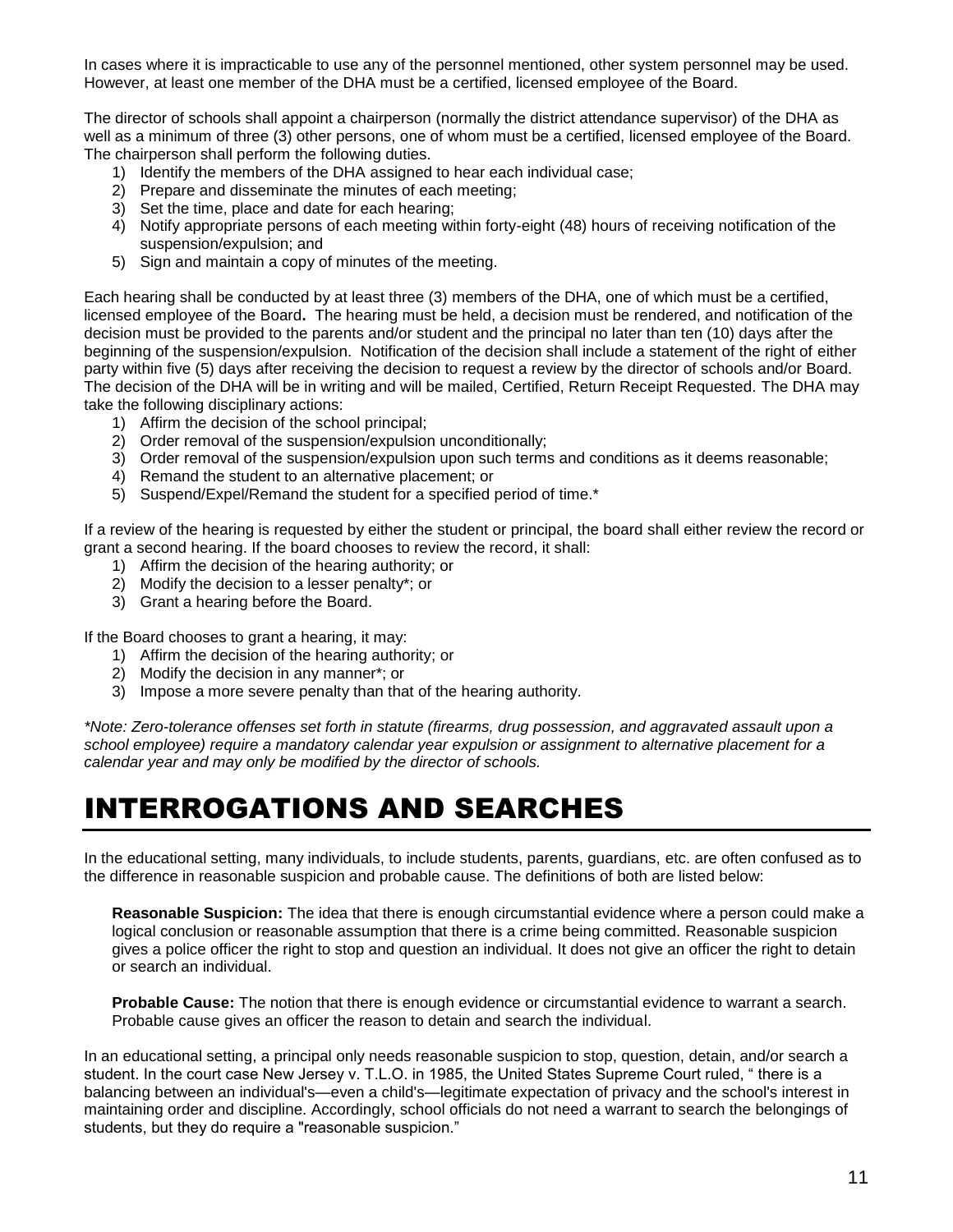TCA §49-6-4209 states, "It is the duty of a school principal who has a reasonable suspicion to believe, either as a result of a search or otherwise, that any student is committing or has committed any violation of title 39, chapter 17, part 4 (Drugs), TCA §39-17-1307 (Unlawful carrying or possession of a weapon), or TCA §39-17-1309 (Carrying weapons on school property), upon the school ground or within any school building or structure under the principal's supervision, to report such reasonable suspicion to the appropriate law enforcement officer".

**Interrogations by School Personnel**. Students may be questioned by teachers or principals about any matter pertaining to the operation of a school and/or the enforcement of its rules. Questioning must be conducted discreetly and under circumstances which will avoid unnecessary embarrassment to the student being questioned. Any student answering falsely, evasively or refusing to answer a proper question may be subject to disciplinary action, including suspension. If a student is suspected or accused of misconduct or infraction of the student code of conduct, the principal may interrogate the student without the presence of parent(s)/guardian(s) or legal custodians and without giving the student constitutional warnings.

**Interrogations by Police (at Administrator's Request).** If the principal has requested assistance by the police department to investigate a crime involving his/her school, the police shall have permission to interrogate a student suspect in school during school hours. The principal shall first attempt to notify the parent(s)/guardian(s) or legal custodians of the student of the intended interrogation, but the interrogation may proceed without attendance of the parent(s)/guardian(s) or legal custodians. The principal or his/her designee shall be present during the interrogation. The use of police women or female staff members is desirable in the interrogation of female students.

**Police Initiated Interrogations.** If the police deem circumstances of sufficient urgency to interrogate students at school for unrelated crimes committed outside of school hours, the police department shall first contact the principal regarding the planned interrogation, inform him/her of the probable cause to investigate within the school. The principal shall make reasonable effort to notify the parent(s)/guardian(s) or legal custodians of the interrogation, but the interrogation may proceed without attendance of the parent(s)/guardian(s) or legal custodians. The principal or his/her designee shall be present during the interrogation.

**Searches by School Personnel**. Any principal, or his/her designee, having reasonable suspicion may search any student, place or thing on school property or in the actual or constructive possession of any student during any organized school activity off campus, including buses, vehicles of students or visitors (Notice shall be posted in the school parking lot that vehicles parked on school property by students or visitors are subject to search for drugs, drug paraphernalia or dangerous weapons), and containers or packages if he/she receives information which would cause a reasonable belief that the search will lead to the discovery of:

- 1) Evidence of any violation of the law;
- 2) Evidence of any violation of school rules or regulations or proper standards of student or faculty conduct;
- 3) Any object or substance which, because of its presence, presents an immediate danger of harm or illness to any person.

A student using a locker that is the property of the school system does not have the right of privacy in that locker or its contents. All lockers or other storage areas provided for student use on school premises remain the property of the school system and are provided for the use of students subject to inspection, access for maintenance and search. Notice shall be posted in each school that lockers and other storage areas are school property and are subject to search.

A student may be subject to physical search or a student's pocket, purse or other container may be required to be emptied because of the results of a locker search, or because of information received from a teacher, staff member or other student if such action is reasonable to the principal. All of the following standards of reasonableness shall be met:

- 1) A particular student has violated policy;
- 2) The search could be expected to yield evidence of the violation of school policy or disclosure of a dangerous weapon or drug;
- 3) The search is in pursuit of legitimate interests of the school in maintaining order, discipline, safety, supervision, and education of students;
- 4) The primary purpose of the search is not to collect evidence for a criminal prosecution; and
- 5) The search shall be reasonable related to the objectives of the search and not excessively intrusive in light of the age and gender of the student, as well as the nature of the infractions alleged to have been committed.

School officials may conduct hand-held or walk-through metal detector checks of a student's person or personal effects.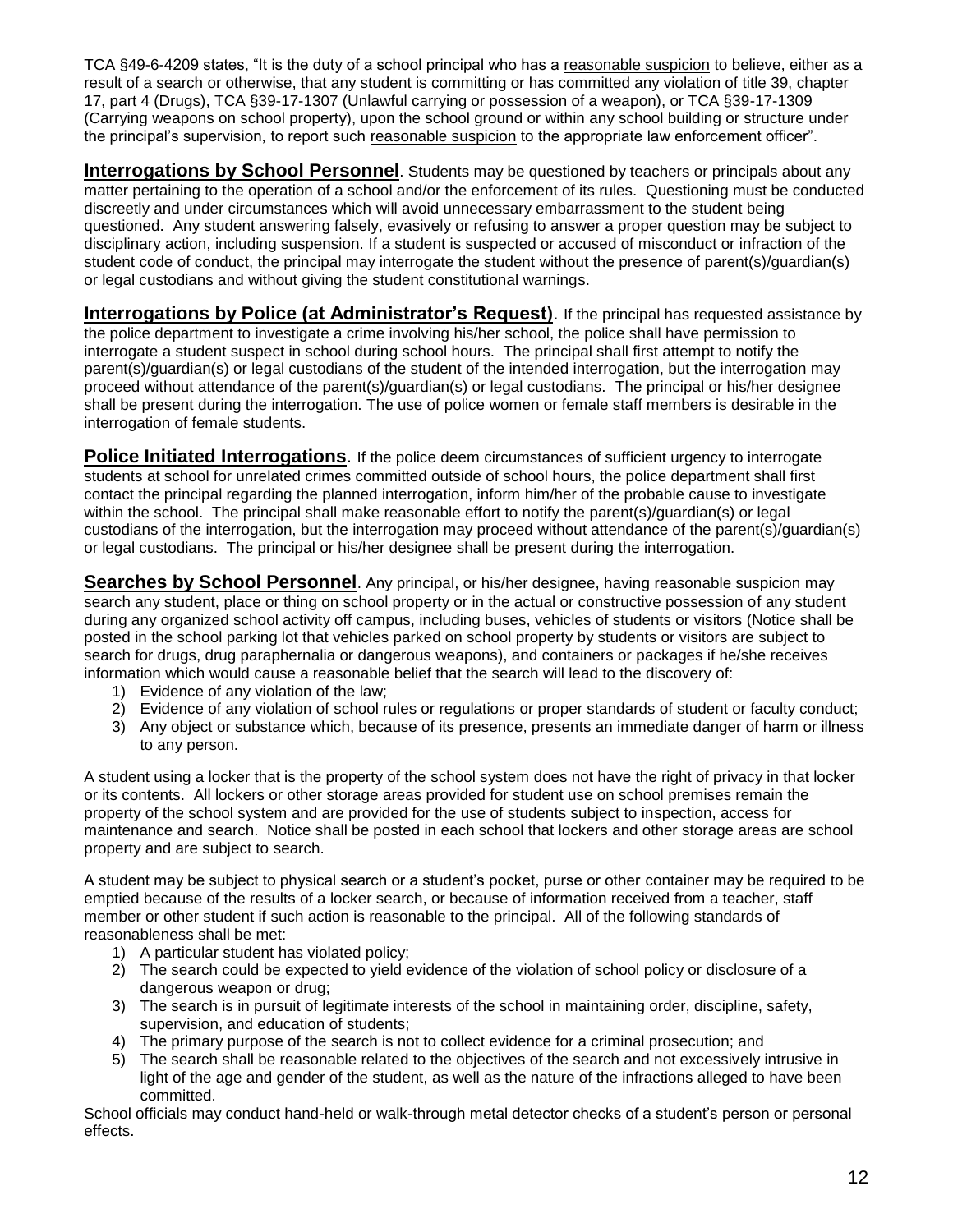**Searches by Police.** If public health or safety is involved, upon request of the principal who shall be present, police officers may make a general search of students' lockers and desks, or students' or non-students' automobiles for drugs, weapons or items of an illegal or prohibited nature.

If the principal has received reliable information which he/she believes to be true that evidence of a crime or of stolen goods, not involving school property of members of the school staff or student body, is located on school property and that any search for such evidence or goods would be unrelated to school discipline or to the health and safety of a student or the student body, he/she shall request police assistance, and procedures to obtain and execute a search warrant shall thereafter be followed. Anything found in the course of the search conducted in accordance with this policy which is evidence of a violation of the law or a violation of student conduct standards may be:

- 1) Seized and admitted as evidence in any hearing, trial, suspension, or dismissal proceeding. It should be tagged for identification at the time it is seized and kept in a secure place by the principal or the principal's designee until it is presented at the hearing. At the discretion of the principal, the items may be returned to the parent or guardian of a student or, if it has no significant value, the item may be destroyed, but only with the express written permission of the director of schools.
- 2) Any seized item may be turned over to any law enforcement officer. Any dangerous weapon or drug as defined in TCA §49-6-4202(1) and §49-6-4202(2) respectively shall be turned over to an appropriate law enforcement official after completion of an administrative proceeding at which its presence is reasonably required.

Whenever the possibility of uncovering evidence of a criminal nature exists, the principal or his/her designee may request the assistance of a law enforcement officer to:

- 1) Search any area of the school premises, any student, or any motor vehicle on the school premises; or
- 2) Identify or dispose of anything found in the course of a search conducted in accordance with this policy.

The involvement of law enforcement officials is encouraged when there is probable cause to suspect that criminal evidence is about to be uncovered.

#### CARE OF SCHOOL PROPERTY

Students shall help maintain the school environment, preserve school property, and exercise care while using school facilities.

All district employees shall report all damage or loss of school property to the principal or his/her designee immediately after such damage or loss is discovered. The principal or his/her designee shall make a full and complete investigation of any instance of damage or loss of school property. The investigation shall be carried out in cooperation with law enforcement officials when appropriate.

School property is defined as buildings, buses, books, equipment, records, instructional materials, or any other item under the jurisdiction of the Board.

When the person causing damage or loss has been identified and the costs of repair or replacement have been determined, the director of schools shall take steps to recover these costs. This may include recommending the filing of a civil complaint in court to recover damages. If the responsible person is a minor, recovery will be sought from the minor's parent or guardian.

In addition, the district may withhold the grades, diploma, and/or transcript of the student responsible for vandalism or theft or otherwise incurring any debt to a school until the student or the student's parent/guardian has paid for the damages. When the minor and parent are unable to pay for the damages, the district shall provide a program of voluntary work for the minor. Upon completion of the work, the student's grades, diploma, and/or transcripts shall be released. Such sanctions shall not be imposed if the student is not at fault.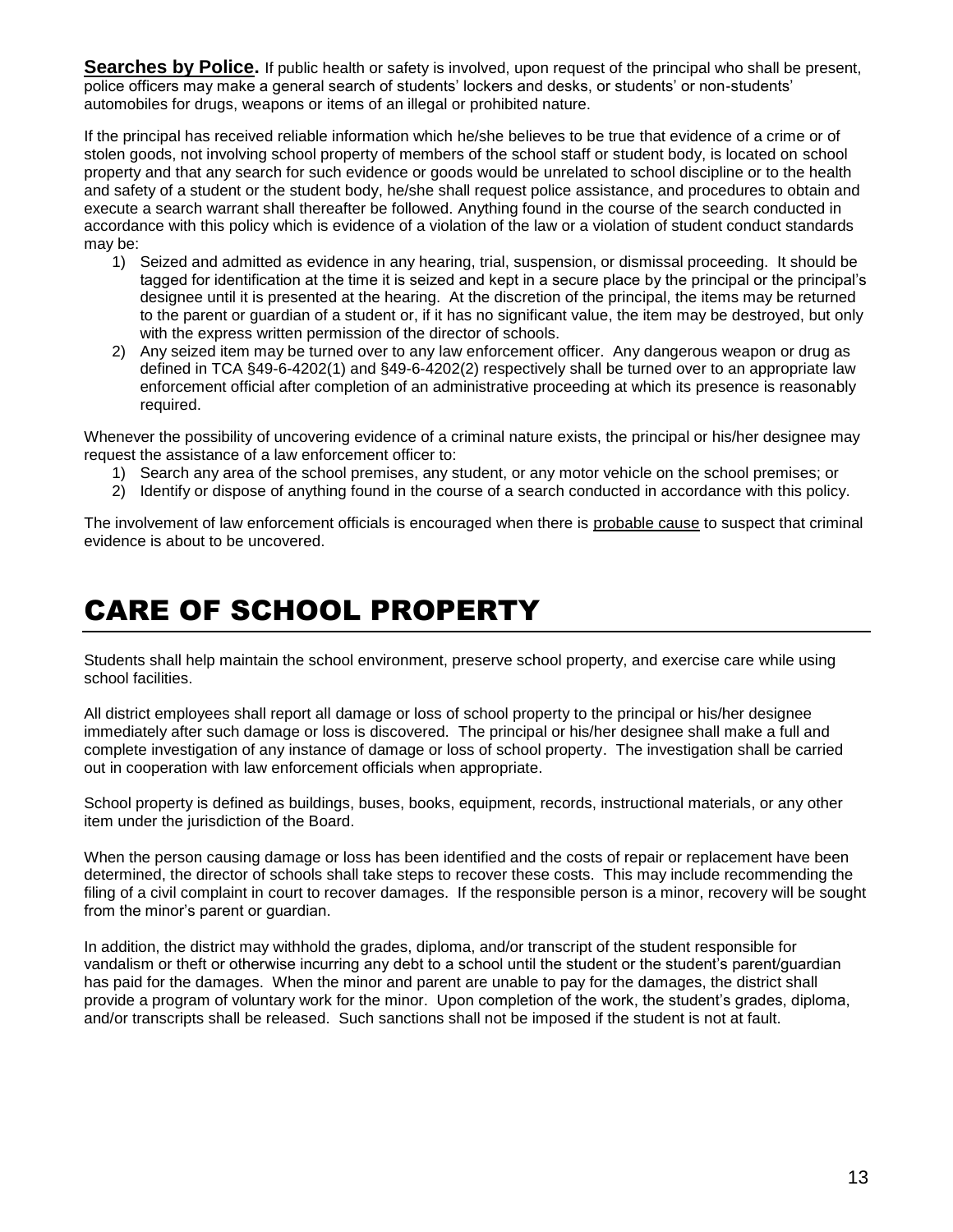## DISCRIMINATION/HARASSMENT OF STUDENTS

Students shall be provided a learning environment free from sexual, racial, ethnic, and religious discrimination/harassment. It shall be a violation of this policy for any student to discriminate against or harass a student through belittling conduct or communication that is sexual, racial, ethnic, or religious in nature. The following guidelines are set forth to protect students from discrimination/harassment.

Student discrimination/harassment will not be tolerated. Discrimination/harassment is defined as conduct, advances, gestures or words either written or spoken of a sexual, racial, ethnic, or religious nature which:

- 1) Unreasonably interfere with the student's work or educational opportunities; or
- 2) Create an intimidating, hostile, or offensive learning environment; or
- 3) Imply that submission to such conduct is made by explicit or implicit means for receiving grades or credits; or
- 4) Imply that submission to or rejection of such conduct will be used as a basis for determining the student's grades and/or participation in a student activity.

Alleged victims of sexual, racial, ethnic, and/or religious discrimination/harassment shall report these incidents immediately to a teacher, counselor, or building administrator. Allegations of discrimination/harassment shall be fully investigated by a complaint manager (as set forth in Student Concerns, Complaints and Grievances 6.305).

The privacy and anonymity of all parties and witnesses to complaints will be respected. However, because an individual's need for confidentiality must be balanced with obligations to cooperate with police investigations or legal proceedings, to provide due process to the accused, to conduct a thorough investigation, or to take necessary action to resolve a complaint, the identity of parties and witnesses may be disclosed in appropriate circumstances to individuals with a need to know.

A substantiated charge against an employee shall result in disciplinary action up to and including termination. A substantiated charge against a student may result in corrective or disciplinary action up to and including suspension.

There will be no retaliation against any person who reports harassment or participates in an investigation. However, any employee who refuses to cooperate or gives false information during the course of any investigation may be subject to disciplinary action. The willful filing of a false report will itself be considered harassment and will be treated as such.

An employee disciplined for violation of this policy may appeal the decision by contacting the Federal Rights Coordinator or the Compliant Manager. Any student disciplined for violation of this policy may appeal the decision in accordance with disciplinary policies and procedures.

This policy shall be published in the parent/student handbook distributed annually to every student. Building administrators are responsible for educating and training their respective staff and students as to the definition and recognition of discrimination/harassment.

#### Non-Discrimination Policy

The Huntingdon Special School District does not discriminate in employment, program participation, activity, or benefits of such on the basis of gender, ethnicity, national origin, language, religious beliefs, homelessness, or disabling conditions. If you have a complaint contact: Angie Bunn (731-986-2222).

## CYBER BULLYING

"Cber-bullying" means bullying undertaken through the use of electronic devices. Electronic devices include, but are not limited to, telephones, cellular phones, or other wireless telecommunication devices, personal digital assistants (PDAs), computers, electronic mail, instant messaging, text messaging and websites. Harassment, intimidation or bullying means any act that substantially interferes with a student's educational benefits, opportunities or performance.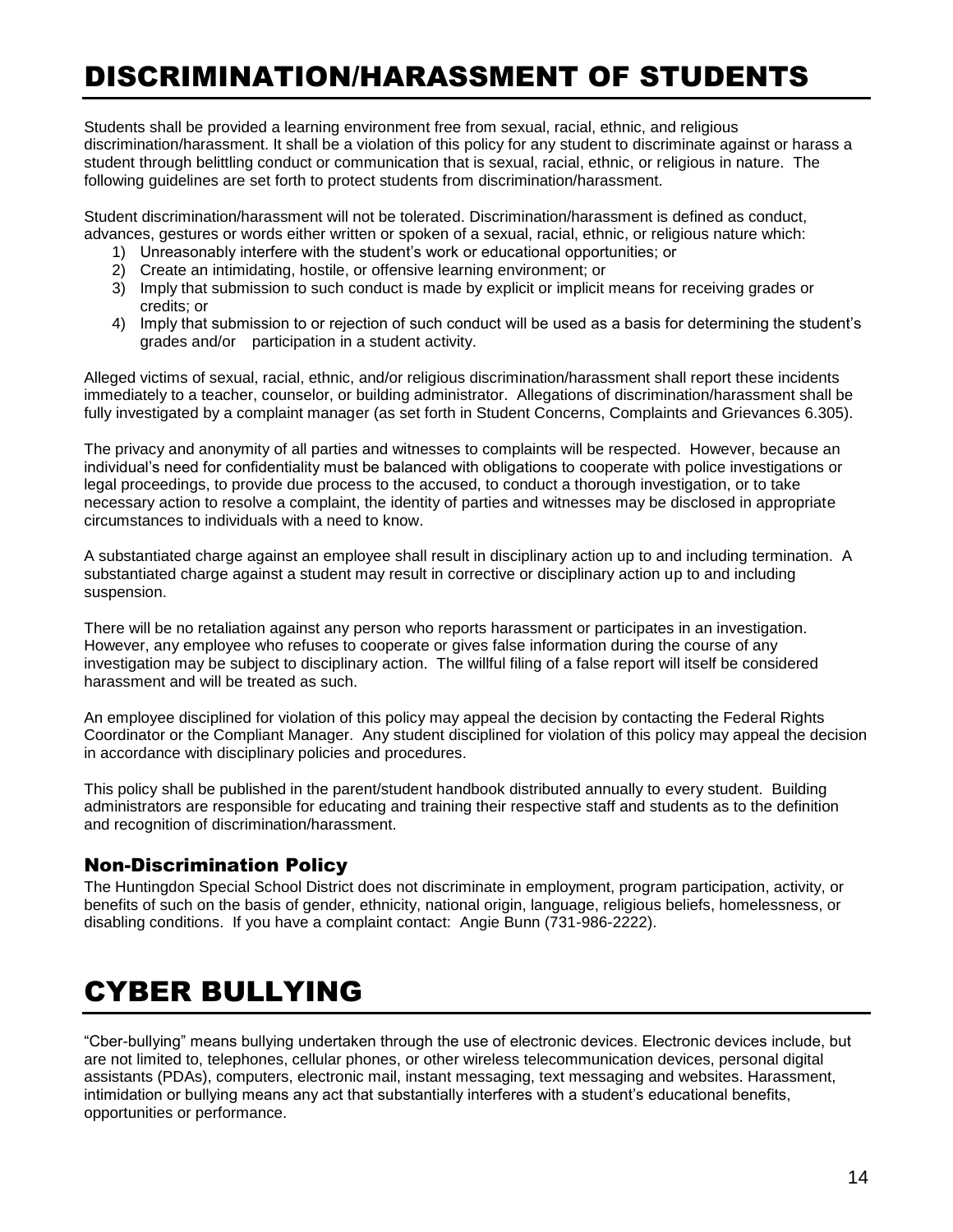Furthermore, in relation to the educational environment, the act is considered bullying/cyber-bullying if the act takes place on school grounds, at any school-sponsored activity, on school-provided equipment or transportation or at any official school bus stop, the act has the effect of:

- a) Physically harming a student or damaging a student's property
- b) Knowingly placing a student(s) in reasonable fear of physical harm or damage to the student's property
- c) Causing emotional distress to a student or students
- d) Creating a hostile educational environment

Also, if the act takes place off school property or outside of a school-sponsored activity, and it is directed specifically at a student or students and has the effect of creating a hostile educational environment or otherwise creating a substantial disruption to the education environment or learning process.

Additionally, any school employee, student, or volunteer may not engage in reprisal or retaliation against a victim of, witness to, or person with reliable information about an act of harassment, intimidation, bullying or cyberbullying. Any of the aforementioned who witnesses or has reliable information that a student has been subjected to an act of harassment, intimidation, bullying or cyber-bullying is encouraged to report the act to the appropriate school official. Finally, any of the aforementioned who witnesses or possesses reliable information that a student has transmitted by an electronic device any communication containing a credible threat to cause bodily injury or death to another student or school employee shall report such information to the appropriate school official. The school official shall then make a determination regarding the administration of the report and if deemed necessary in accordance with TCA §49-6-4216, the offending student will face swift, certain and sever disciplinary action.

Students shall be provided a safe learning environment. It shall be a violation of school board policy for any student to bully, intimidate or create a hostile educational environment for another student. A substantiated charge against a student for any of these offenses may result in corrective or disciplinary action up to and including suspension.

#### DRUG FREE SCHOOLS

In order to protect the rights of students, to safeguard the learning environment, and to contribute to a "Drug Free" community, the Board's plan for dealing with alcohol and drugs shall include the following:

- 1) Appropriate ways for handling alcohol/drug-related medical emergencies;
- 2) Guidelines for reporting alcohol/drug incidents and illegal activities;
- 3) Guidelines for referral of students who may have an alcohol/drug problem and/or are considered "high risk" to agencies and other sources or appropriate help;
- 4) Effective working relationships with appropriate community agencies, such as alcohol/drug service providers, law enforcement agencies and judicial officials.

Through the use of state guidelines the director of schools shall be responsible for:

- 1) Developing and implementing an appropriate curriculum on alcohol and drug education for students;
- 2) Providing adequate information and training for all staff personnel as appropriate to their responsibilities;
- 3) Implementing the relevant portions of the Drug-Free Youth Act;
- 4) Developing administrative rules and guidelines for the school system to effectively respond to alcohol and drug situations that may occur at school or school-sponsored events; and
- 5) Providing notification to parents and students that compliance with this policy is mandatory.

Students will not consume, possess, use, sell, distribute, or be under the influence of illegal drugs or alcoholic beverages in school buildings or on school grounds, in school vehicles or buses, or at any school-sponsored activity at any time, whether on or off school grounds. This includes, but is not limited to, abuse of inhalants and prescription drugs.

Disciplinary sanctions will be imposed on students who violate standards of conduct required by this policy. Such sanctions will be consistent with local, state and federal laws, up to and including suspension/expulsion as well as referral for prosecution. Completion of an appropriate rehabilitation program may also be recommended.

Information about drug and alcohol counseling and rehabilitation programs will be made available through the school office.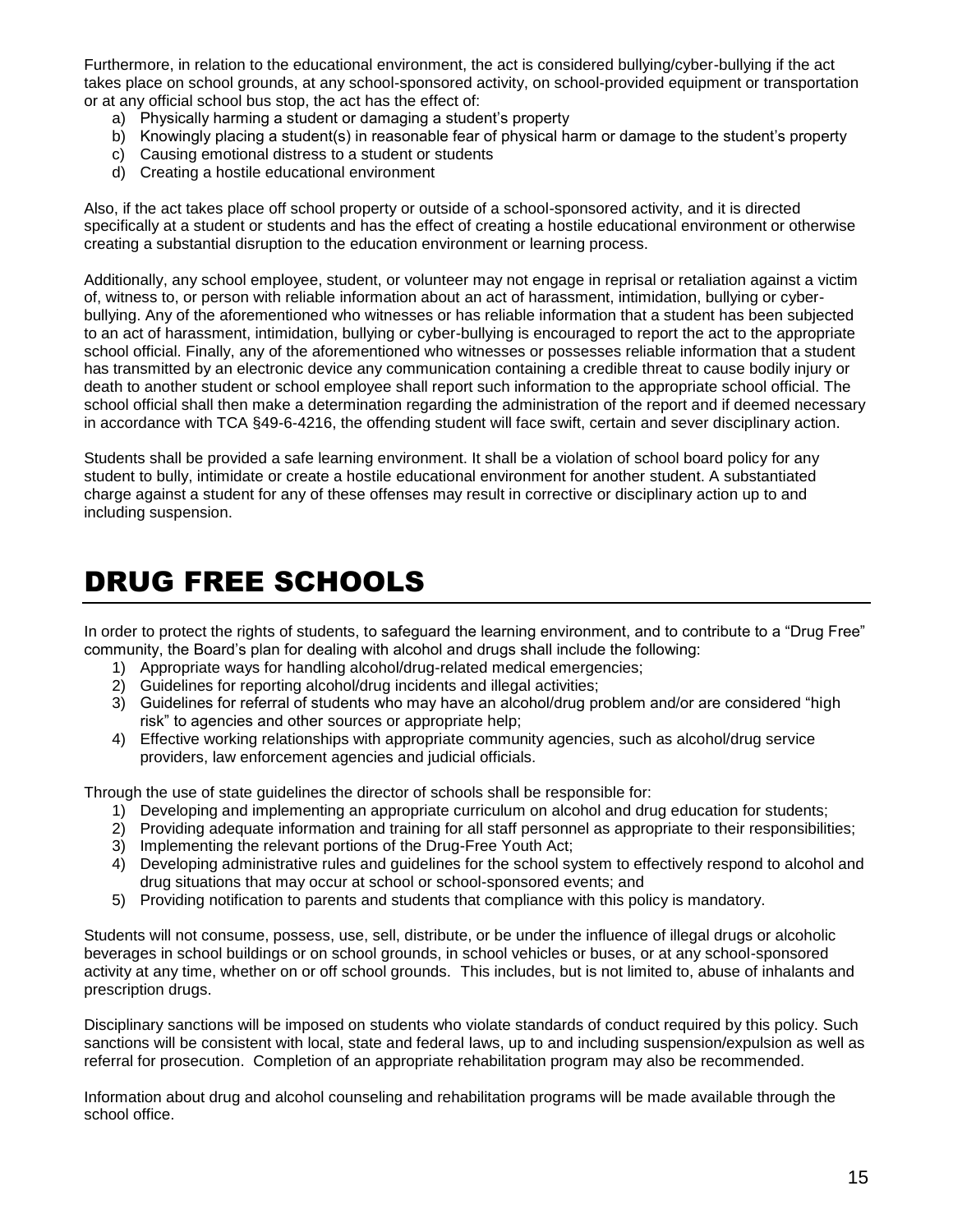## TOBACCO FREE SCHOOLS

All uses of tobacco and tobacco products, including smokeless tobacco, electronic/battery operated devices, and vapor products are prohibited in all of the school district's buildings. Smoking shall be prohibited in any public seating areas, including but not limited to, bleachers used for sporting events, or public restrooms. The use of tobacco products, including smokeless tobacco, will be prohibited in all vehicles, owned, leased, and operated by the district.

Any student who possesses tobacco products shall be issued a citation by the school principal/resource officer. The director of schools, in cooperation with the juvenile court and the local (police/sheriff's department), is responsible for developing procedures for issuance of the citations which shall include the form and content of citations and methods of handling completed citations.

#### USE OF THE INTERNET

All students/parents/guardians will be required to sign an agreement to abide by the district's Acceptable Use Policy which describes the proper use of the Internet and electronic transmission devices in the district.

## COMMUNICATION/ELECTRONIC DEVICES

Students may possess personal communication devices and personal electronic devices so long as such devices are turned off and stored in backpacks, purses or personal carry-all's. Such devices include, but are not limited to, wearable technology such as eye glasses, rings, or watches that have the capability to record, live stream, or interact with wireless technology; cell phones; laptops; tablets; and mp3 players. However, a teacher may grant permission for the use of these devices to assist with instruction in his/her classroom, and teachers are encouraged to integrate the devices into their course work. The principal or his/her designee may also grant a student permission to use such a device at his/her discretion.

Unauthorized use or improper storage of a device will result in confiscation until such time as it may be released to the student's parents or guardian. A student in violation of this policy is subject to disciplinary action.

## MEDIA ACCESS TO STUDENTS

School administrators shall be authorized to grant permission and set parameters for media access to students in their respective schools. Media representatives shall be required to report to the administration for prior approval before accessing students involved in instructional programs and activities not attended by the general public. The media may interview and photograph students involved in instructional programs and school activities including athletic events. Such media access shall not be unduly disruptive and shall comply with Board policies.

Each year parents/guardians will be given the option to withhold permission for public news media interviews or photographs of their child at school. Specific parental/guardian permission must be obtained if the story or photograph covers topics of a sensitive nature.

If any student is to be filmed or videotaped and will be identified or a primary subject of the filming or videotaping, prior written consent/release/waiver will be obtained from the student's parent/guardian.

District employees may release student information to the media only in accordance with applicable provisions of the education records law and Board policies governing directory information and personally identifiable information. Parents/guardians will be advised of this policy at the time of the student's registration and each fall in the student/parent handbook.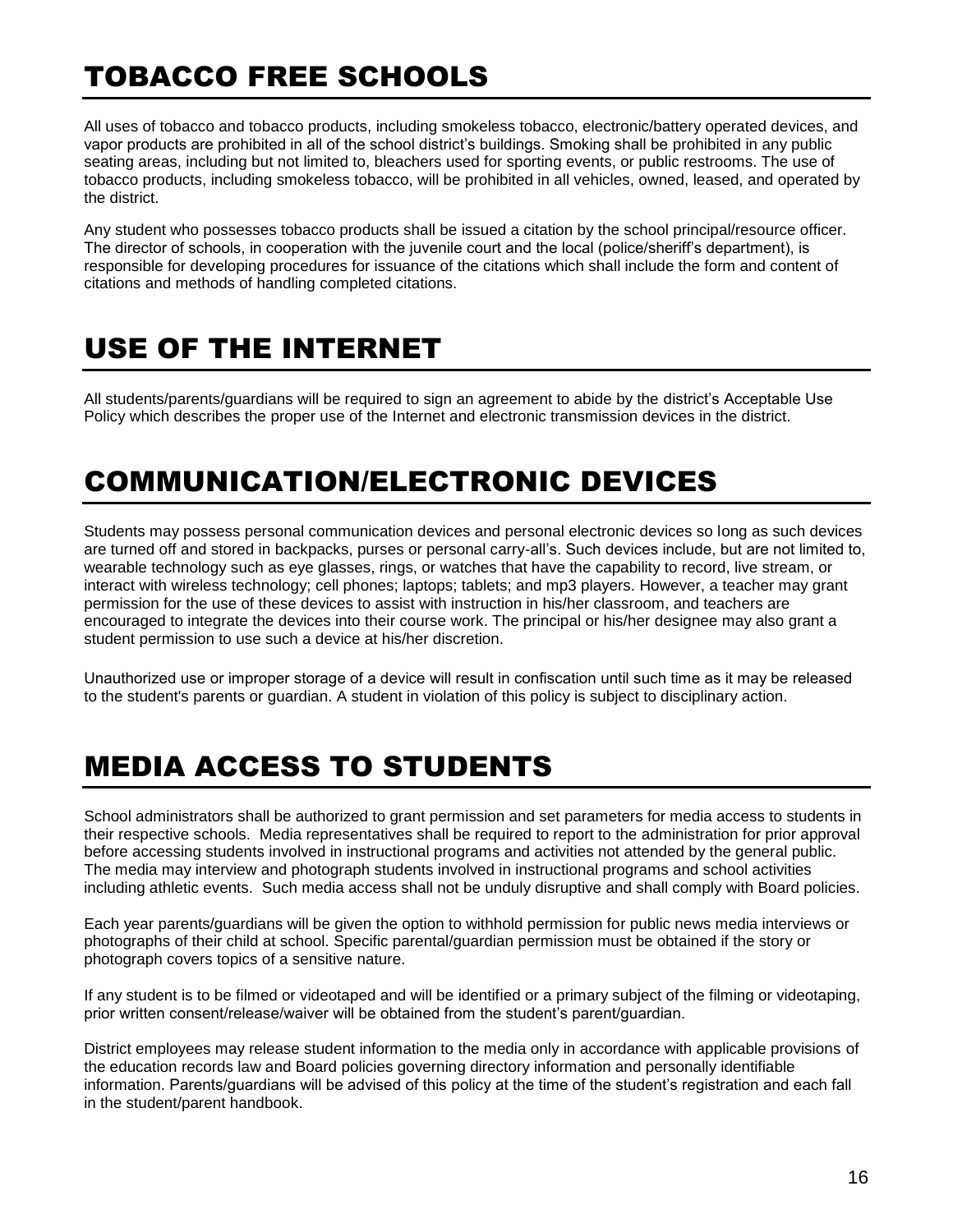## DRESS CODE

Students shall dress and groom in a clean, neat, and modest manner so as not to distract or interfere with the operation of the school. More specific guidelines appropriate for each level of school (primary, middle, and high) may be developed. Principals, faculty members, and students shall be involved in the development of each appropriate set of guidelines.

When a student is attired in a manner which is likely to cause disruption or interference with the operation of the school the principal shall take appropriate action that may include suspension.

Students are prohibited from wearing, while on the grounds of a public school, clothing that exposes underwear or body parts in an indecent manner that disrupts the learning environment. Each individual school will have their own consequence(s) for disobedience of any part of this section.

#### PARENT REQUEST FOR INFORMATION

Parents may request information about the professional qualifications of their children's classroom teacher(s) and/or paraprofessionals. Information may be requested by contacting the individual school(s) directly or by calling the local Board of Education office at 731-986-2222.

## RELOCATION OF STUDENTS

Huntingdon Special School District employees are authorized to relocate a student from the student's present location to another location for the student's safety or the safety of others. The use of reasonable or justified force, if required to accomplish this task due to the unwillingness of the student to cooperate, is allowed. If steps beyond the use of reasonable or justifiable force are required, the student shall be allowed to remain in place until such a time as local law enforcement officers can be summoned to relocate the student or take the student into custody until such a time as a parent or guardian can retrieve the student. This also includes an employee's authorization to intervene in a physical altercation between two or more students, or between a student and employee using reasonable or justifiable force upon a student, if necessary, to end the altercation by relocating the student to another location. Huntingdon Special School District employees are defined as those who are directly responsible for the student's education or who otherwise interact with the student on a professional basis while acting within the scope of their assigned duties including, but not limited to, administrators, teachers, school support staff, bus drives, cafeteria workers, etc.

#### STUDENT EQUAL ACCESS

If the School Board or a school principal authorizes an event at which a student is to speak, a limited public forum shall be established for such student speakers. The appropriate administrators shall ensure that:

- 1. The forum is provided in a manner that does not discriminate against a student's voluntary expression of a religious viewpoint, if any, or on an otherwise permissible subject;
- 2. There is an appropriate method of selecting student speakers which is based on neutral criteria;
- 3. Student speakers do not engage in speech that is obscene, vulgar, offensively lewd, indecent or promotes illegal drug use.

To the extent possible and practical, prior to events in which students will speak, notice shall be provided orally and/or in writing that the student's speech does not reflect the endorsement, sponsorship, position, or expression of the School Board and its employees.